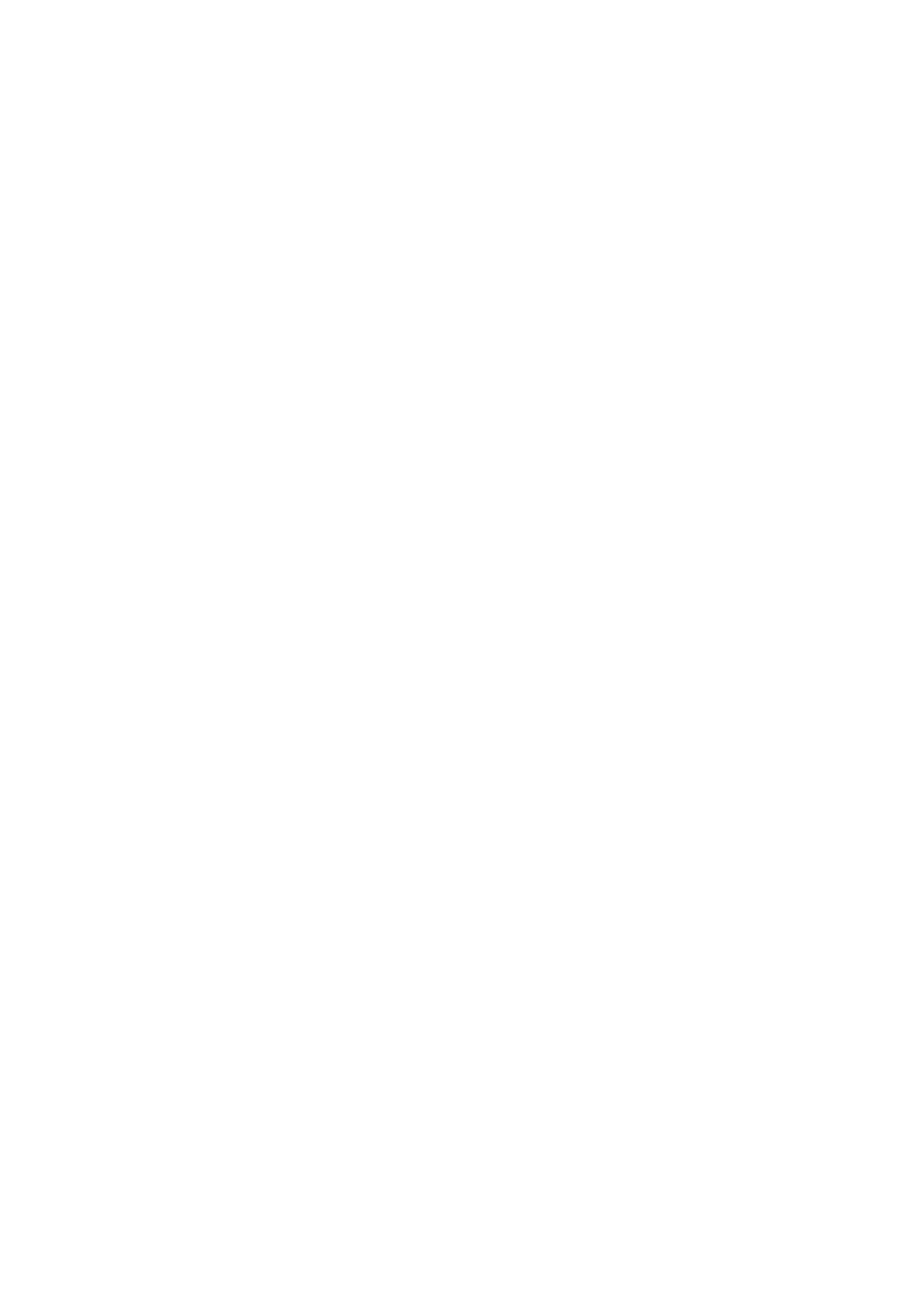

# **Table of contents**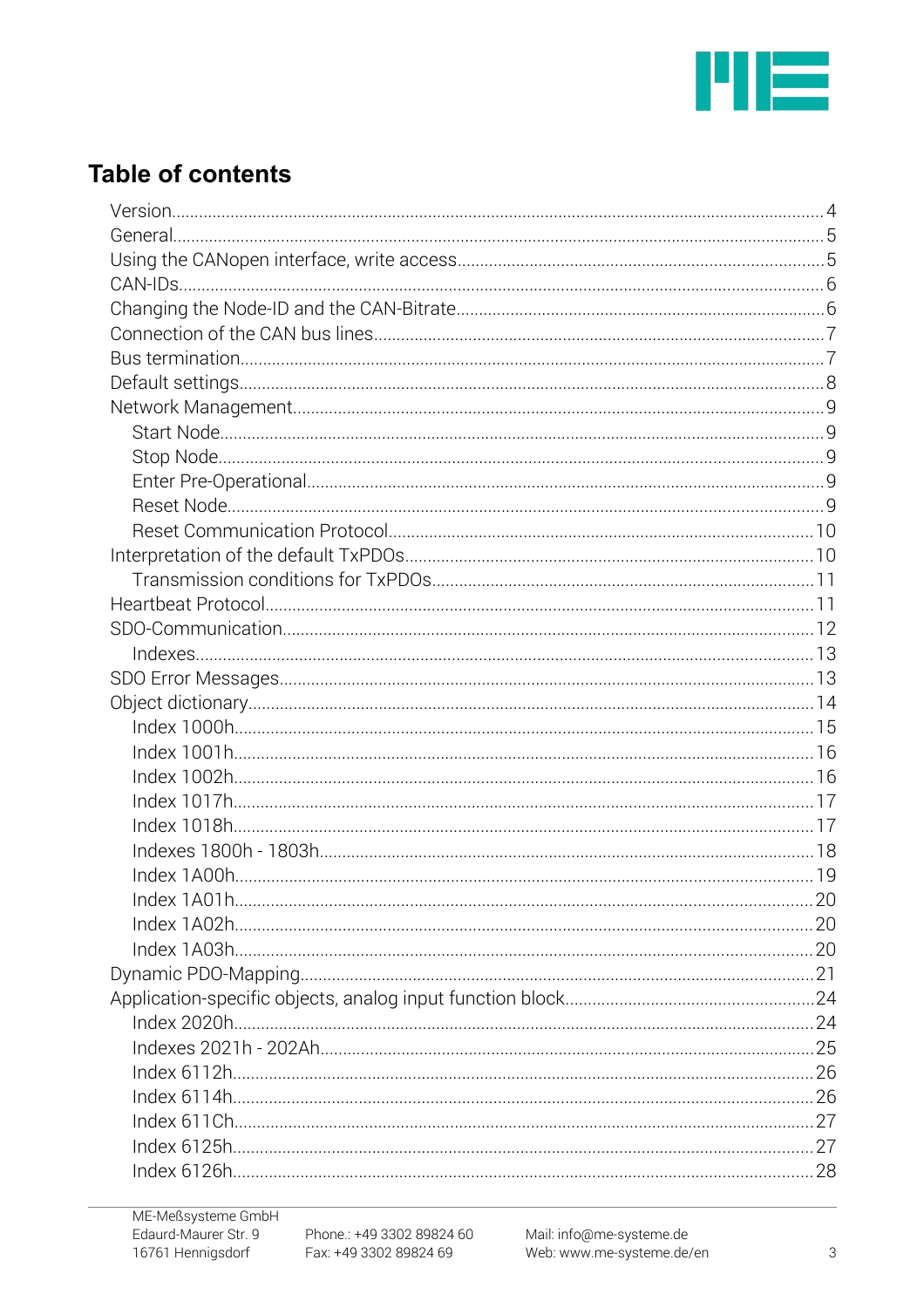

## Version

 $\overline{4}$ 

Device firmware version for which this description is complete: 1.55 ff EDS device description file: gsv8can5.eds EDS Version: 3 EDS Revision: 1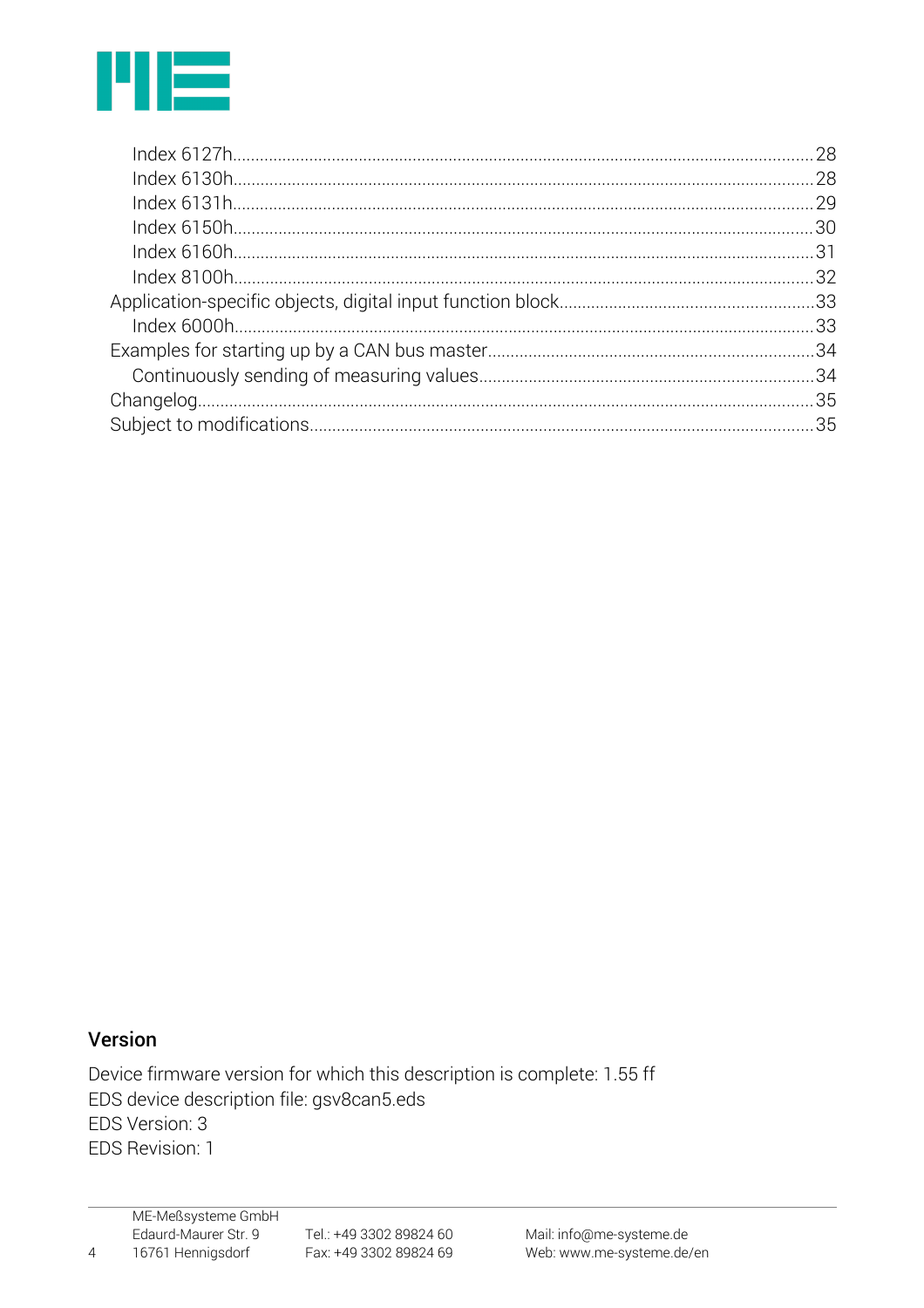

# General

In addition to the standard serial-over-USB, the GSV-8 CANopen offers a CANbus interface whose application layer conforms to the CANopen standard.

This is defined by the standardization agency "CAN in Automation" (CiA) in their publication DS-301. The GSV-8 CANopen corresponds to the device category of measuring devices that are described in the CiA publication DS-404 ("Device Profile Measuring Devices"). Some device settings are accessible via CANopen via the object dictionary using service data objects (SDOs). Measured values are sent by Process Data Objects (TX-PDOs).

# Using the CANopen interface, write access

With the output configuration set by the manufacturer, the CANopen interface is usually switched off. This means that with one of the programs GSVmultichannel or GSV-8term etc. basic settings of the CAN interface can be made, namely the baud rate, node ID and the on / off status. These are stored in the device in a non-volatile manner. After switching on the CANopen interface or after booting, i.e. after applying the power supply with the CAN interface switched on, the GSV-8AS CANopen automatically goes into the pre-operational state (see Network management, p. 9). In this state, the object dictionary is accessible, i.e. Settings can be read and written via CAN. But measured values, i.e. TX PDOs, are not sent. In order for the GSV-8AS CANopen to do this, it must be switched to the operational state via network management (see there).

In the pre-operational and operational state, the USB and serial interfaces have no write access. When the CANopen interface is switched on, settings can only be changed via CAN, not via the serial interface. The stopped state is an exception: Since the object directory is not accessible in this state, settings can also be changed here via the serial or USB interface.

However, all settings can be read in any state via the serial or USB interface, and measured values are continuously transmitted via these in the default configuration.

Switching the CANopen interface on and off is only possible via the serial interface (e.g. by firmware command 140d). The Windows programs GSV8term and GSVmultichannel, which communicate with the GSV-8 via USB or serial interface, are available for convenient operation.

The prerequisite for being able to switch on the CANopen interface is the activated "Float" measured value data type. This is already set in the delivery state. The measurement data type can also be changed with the above programs via USB / serial.

Changing the CANopen settings using the Windows program GSVmultichannel (from Ver. 1-34):

1. Install the program

2. Add Channel, enter device type "GSV-8" and the COMport-No, click "Connect"

3. Menu bar -> Device -> Advanced Settings ... -> Interface tab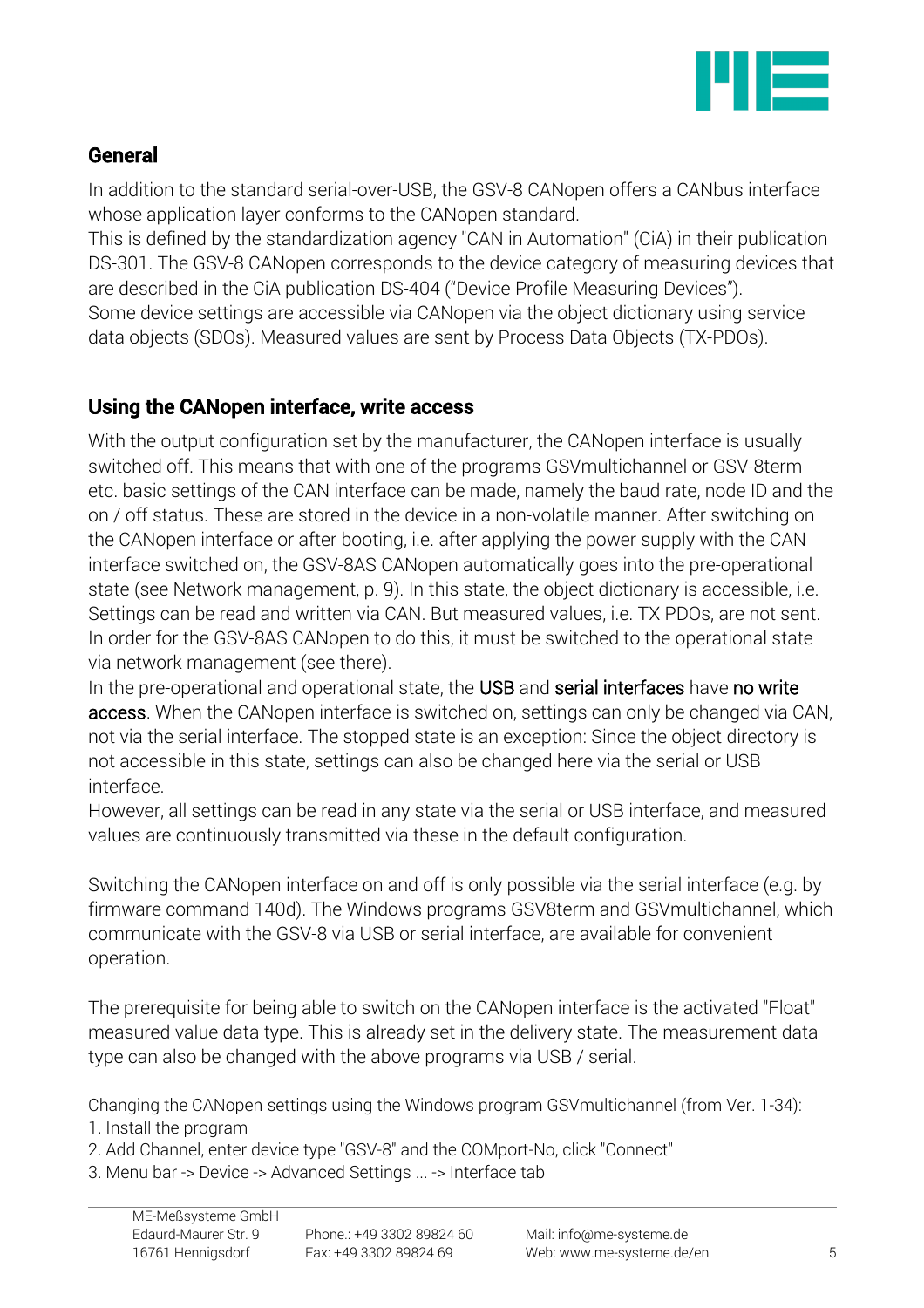

Calling up the menu of the CAN settings in the program GSV8terminal.exe:

- 1. When prompted, enter the interface number <Enter>
- 2. <Enter> to open the measured value display and the first main menu page
- 3. Press the F2 <Enter> key to open the second main menu page
- 4. Key c, then the respective numbers (and <Enter>) to change settings
- F1 key to display the operating keys; then <Enter>: return to the display of measured values

# CAN-IDs

The assignment of the CAN identifier by the device after the initial start-up takes place according to the Predefined Connection Set, which is described in the CANopen communication profile DS-301.

The so-called COB-ID forms the ID of the CAN frame (11 bits). It is made up of the device address (= "Node-ID", bits <6: 0>, range 0x01..0x7F) and an offset to identify the service (bits <10: 7>); with the exception of network management, for which ID 0 is reserved. The following table shows the areas for the various services. The direction of transmission (sending / receiving) is specified from the point of view of the GSV-8 CANopen.

| Service (Object type)              | COB-ID (dez.)  | COB-ID (hex.)   | Offset (hex) |
|------------------------------------|----------------|-----------------|--------------|
| Network Management<br>(Receive)    | $\overline{0}$ | 0x000           |              |
| TxPDO No.1 (Send Ch. 1 & 2)        | $385 - 511$    | $0x181 - 0x1FF$ | 0x180        |
| TxPDO No.2 (Send Ch. 3 & 4)        | 641-767        | 0x281 - 0x2FF   | 0x280        |
| TxPDO No.3 (Send Ch. 5 & 6)        | 897-1023       | 0x381 - 0x3FF   | 0x380        |
| TxPDO No.4 (Send Ch. 7 & 8)        | 1153-1279      | 0x481 - 0x4FF   | 0x480        |
| SDO (Send)                         | 1409 - 1535    | 0x581 - 0x5FF   | 0x580        |
| SDO (Receive)                      | 1537 - 1663    | 0x601 - 0x67F   | 0x600        |
| Heartbeat / Boot-Message<br>(Send) | 1793 - 1919    | 0x701 - 0x77F   | 0x700        |

Table 1: Distribution of identifiers

# Changing the Node-ID and the CAN-Bitrate

The change of the node ID and the CAN bit rate can only be done via the serial interface, e.g. by using firmware command 140. For a more comfortable setting, the Windows program GSVmultichannel or the terminal program GSV-8term.exe can also be used: Switch to the second menu page with F2 <Enter> and then press c <Enter> to view and change the CAN settings.

The following bit rates are supported by the GSV-8 CANopen: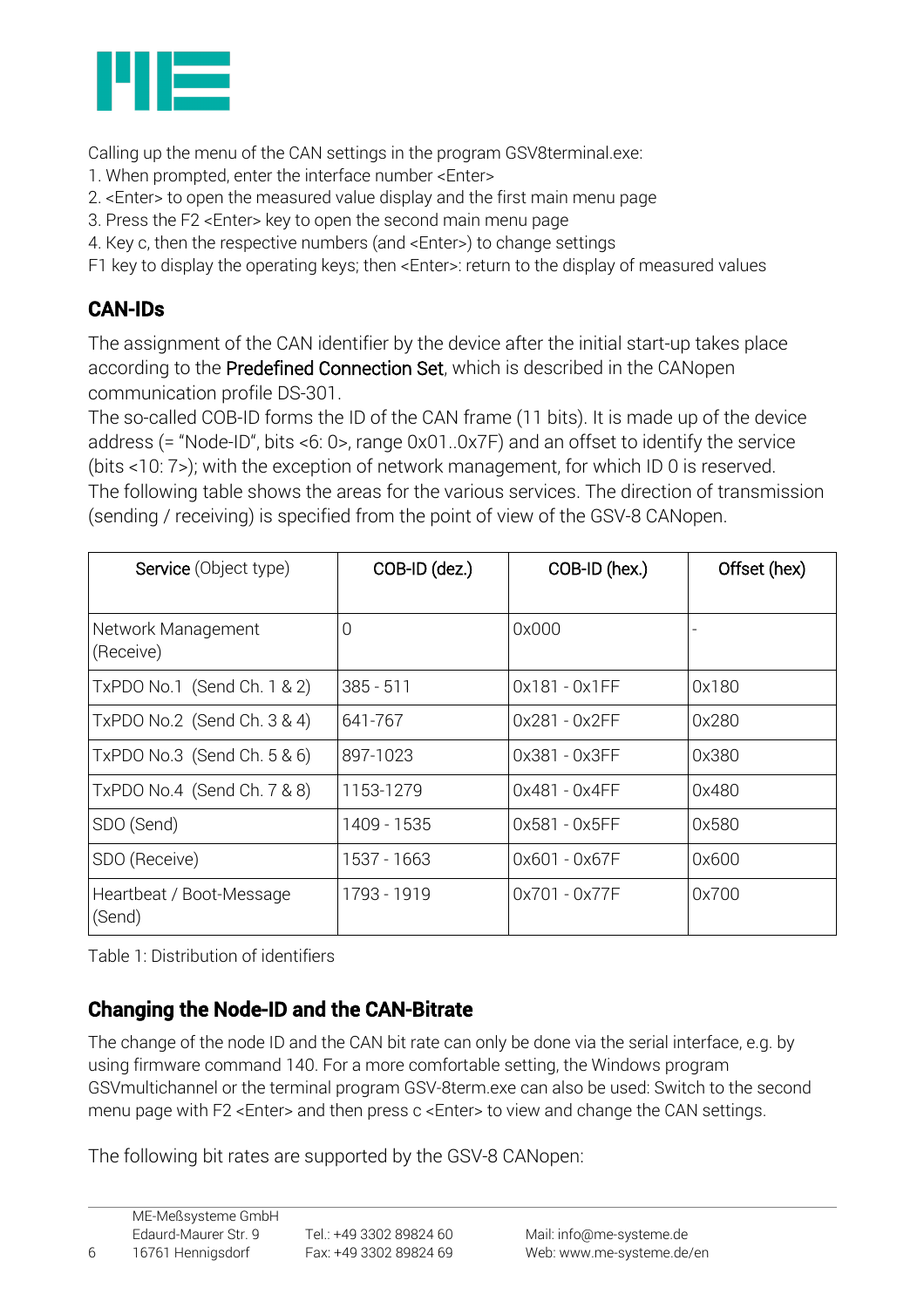

50 kBits/s 125 kBits/s 250 kBits/s 500 kBits/s 1000 kBits/s = 1MBit/s

# Connection of the CAN bus lines

The CAN bus lines are routed to two 5-pin M12 connectors connected in parallel, where pin 2 is also brought together, but which is not used. The CAN signals are assigned as follows, according to CAN-CiA303-1:

| M12 Pin No. | <b>Description</b>       |
|-------------|--------------------------|
| 5           | CAN-L                    |
| 3           | CAN-GND                  |
| 4           | CAN-H                    |
|             | Shielding = plug housing |
| ⌒           | Not used                 |

Table 2: Connection of the CAN bus lines

The CAN interface is completely galvanically isolated; i.e. CAN-GND is isolated from the housing. The cable shield should be linked to the metallic union nut of the M12 connector or to pin 1.

# Bus termination

The CAN bus connections are not terminated in the device. A commercially available M12 CAN bus connector with an integrated 120 Ohm terminating resistor fits into the female "Fieldbus" socket on the device. If the device is connected to the end of the CAN bus line, it should be used and the GSV-8 CANopen must then connected to the CAN bus at the male device plug.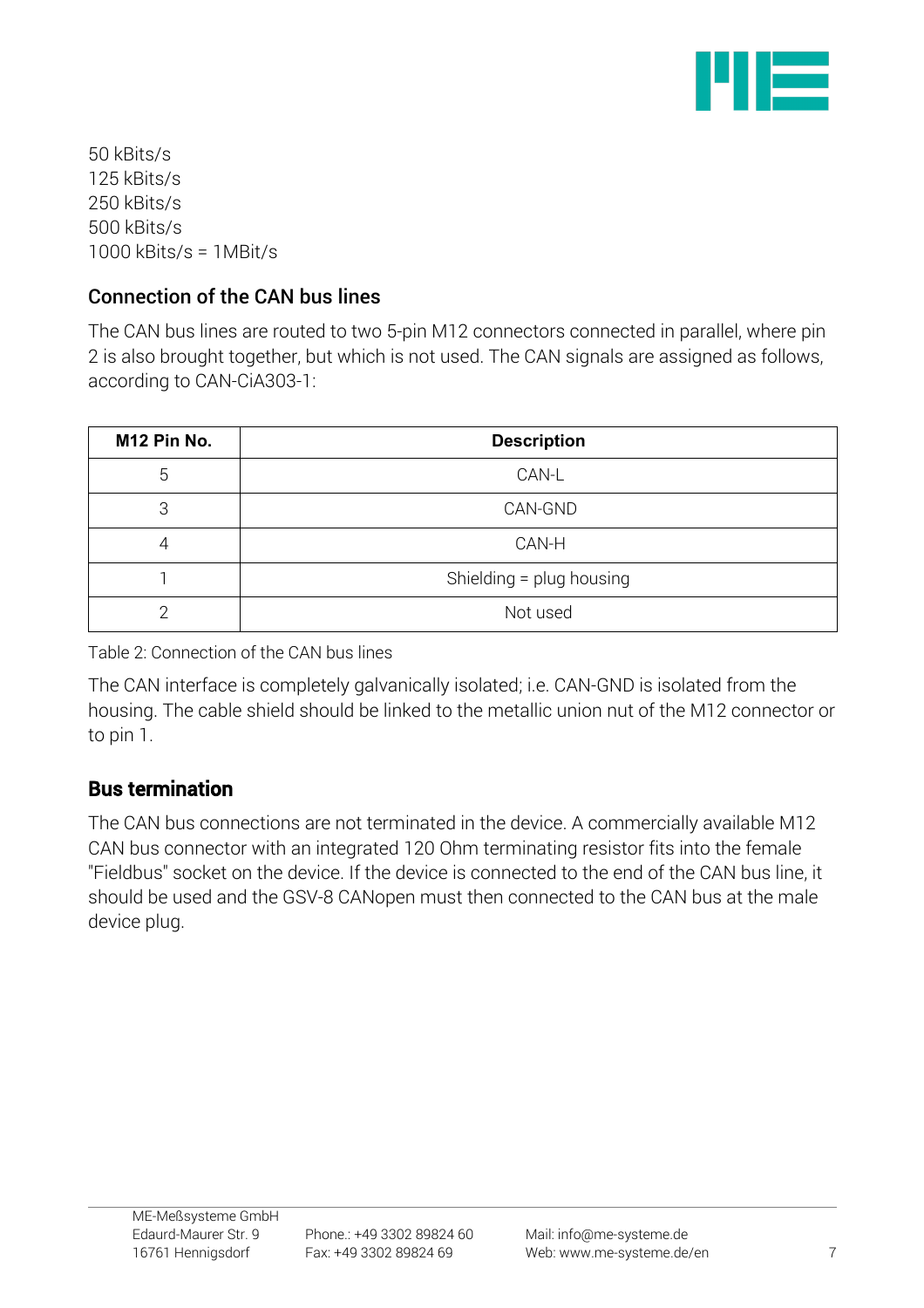

# Default settings

| CAN Bit rate                          | 500 kBits/s                                                                                                         |
|---------------------------------------|---------------------------------------------------------------------------------------------------------------------|
| Node-ID                               | 0x40                                                                                                                |
| Transmission-Type (Obj. 180n.2, n=03) | 255                                                                                                                 |
| Event-Timer (Obj. 180n.5, n=03)       | 0x03E8, i.e. 1 PDO set /s (4 PDOs/s total)                                                                          |
| Producer Heartbeat Time (Obj. 1017)   | 0, which means Heartbeat is switched off. The<br>bootup frame is sent once after switching on and<br>after a reset. |
| Mapping TxPDO 1                       | Analog input channel 1 and 2 PV                                                                                     |
| Mapping TxPDO 2                       | Analog input channel 3 and 4 PV                                                                                     |
| Mapping TxPDO 3                       | Analog input channel 5 and 6 PV                                                                                     |
| Mapping TxPDO 4                       | Analog input channel 7 and 8 PV                                                                                     |

Table 3: Default settings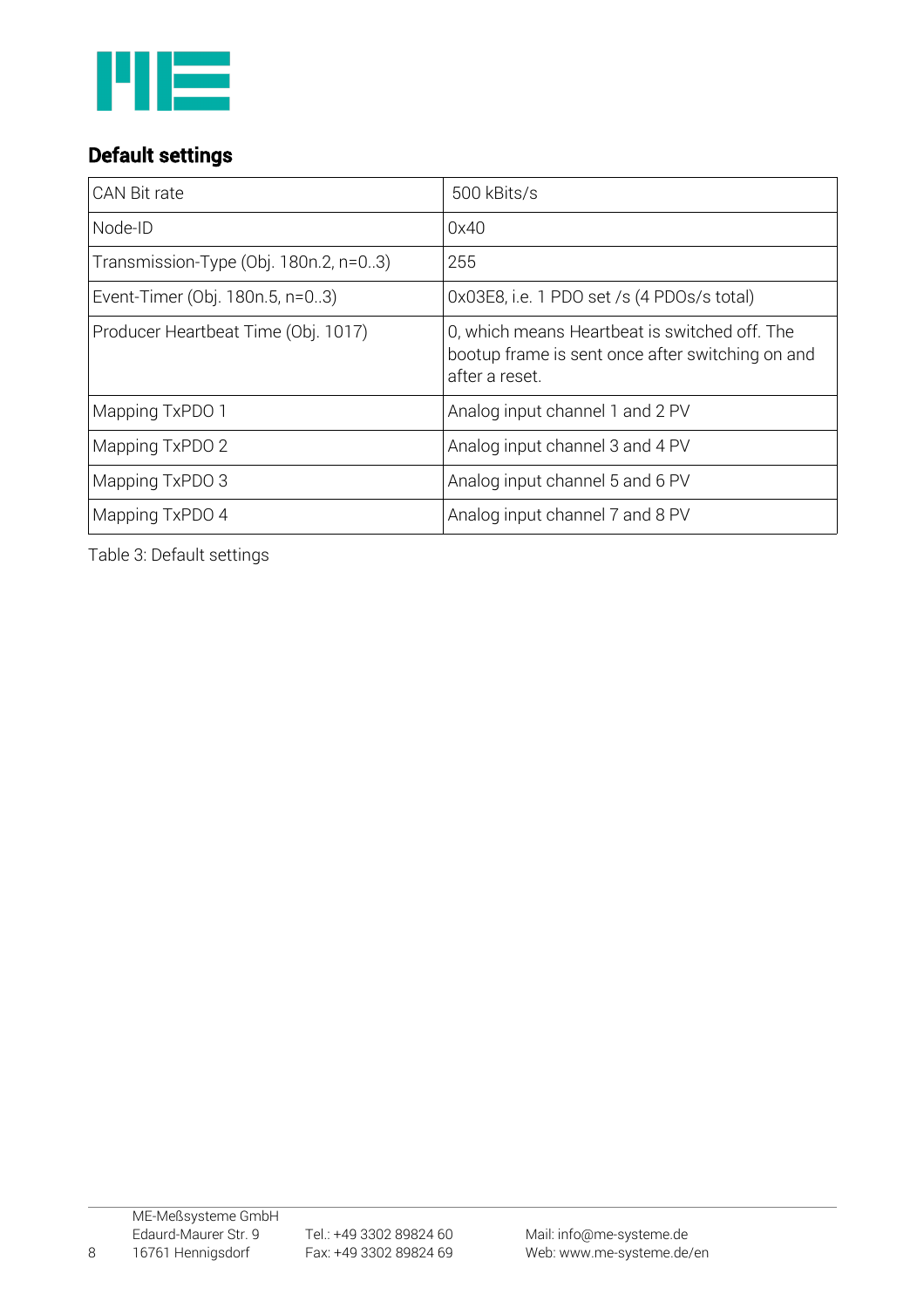

# Network Management

The device state can be changed by Network Management messages (Stop / Pre-Operational / Operational).

### Start Node

Node = Module address or  $0 =$  all modules "Broadcast-message."

The GSV-8 CANopen is put into the Operational State using the Start Node command. In this state, it can communicate via PDOs.

| . . | י וח<br>レレい | B0   |              |  |
|-----|-------------|------|--------------|--|
|     |             | 0x01 | Node-ID or 0 |  |

# Stop Node

Node = module address or 0 = all modules "Broadcast-message"

The "Stop Node" command puts the GSV-8 CANopen into stop mode. In this state, communication cannot be made via SDOs nor PDOs. Instead, it can be parameterized via the serial or the USB interface.

| י ה<br>レレい | n r<br>Du |              |  |
|------------|-----------|--------------|--|
|            | 0x02      | Node-ID or 0 |  |

# Enter Pre-Operational

Node = module address or 0 = all modules "Broadcast-message"

The Enter Pre-Operational command puts the GSV-8 CANopen in the pre-operational state. In this state, communication can take place via SDOs, but not via PDOs. This state is entered automatically after power-up.

| שו | <b>DLC</b> | B <sub>0</sub> |              |  |
|----|------------|----------------|--------------|--|
|    |            | 0x80           | Node-ID or 0 |  |

### Reset Node

Node = module address or  $0 =$  all modules "Broadcast-message"

A reset of GSV-8 CANopen is performed using the "Reset Node" command. All settings that were valid before the last power-on are restored. After reset, it is in the pre-operational state and sends the "boot-up message" once.

| m<br>., | <b>DIC</b><br>ᄓᄂ | B <sub>0</sub> | D.           |  |
|---------|------------------|----------------|--------------|--|
|         | –                | 0x81           | Node-ID o. 0 |  |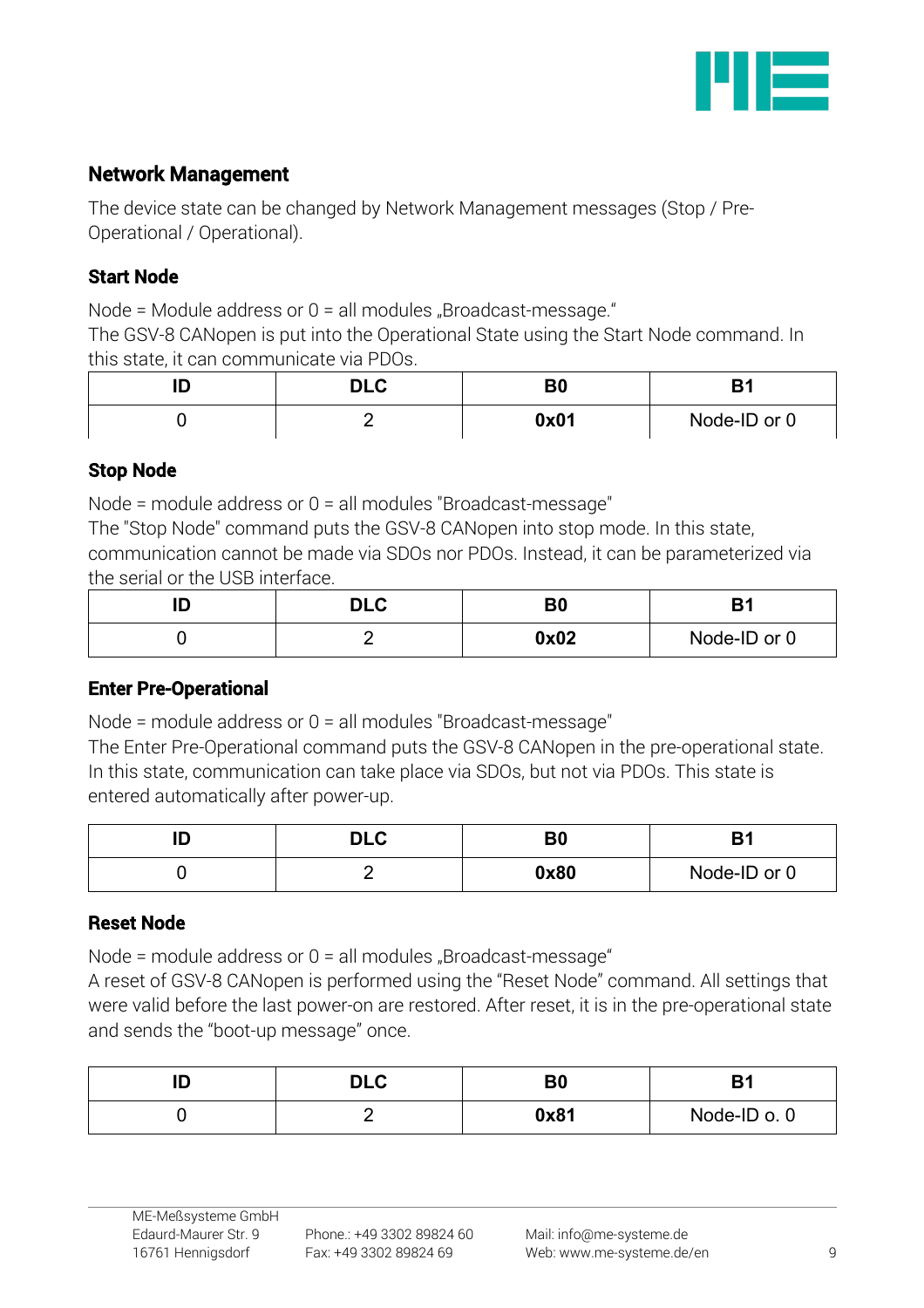

### Reset **Communication Protocol**

Node = module address or  $0 =$  all modules "Broadcast-message"

The communication settings that were valid before the last power-on are restored using the "Reset Communication Protocol" command. Communication settings are those that are operated by the SDO indices 1xxxh. After reset, it is in the pre-operational state and sends the "boot-up message" once.

| שו | <b>DIC</b><br>ט∟ש | B <sub>0</sub> |            |  |
|----|-------------------|----------------|------------|--|
|    | -                 | 0x82           | Node-ID o. |  |

# Interpretation of the default TxPDOs

If the corresponding transmission conditions are met (see below), in the delivery state the GSV-8 CANopen communicates measured values by successively sending 4 Tx-PDOs, see Fig. Table 1.

After booting, the device is in the preoperational state. The "Enter Operational State NMT" must be given, so that the Tx PDOs are sent. Then - if the sending conditions are met, see below - The following PDO frames are sent, in chronological order from left to right and from top to bottom:

### **TxPDO No. 1 for input channels 1 and 2:**

| Measuring value channel 1 |        | Measuring value channel 2 |        |        |        |        |        |
|---------------------------|--------|---------------------------|--------|--------|--------|--------|--------|
| LSbyte                    | Byte 2 | Byte 3                    | MSbyte | LSbyte | Byte 2 | Byte 3 | MSbyte |

#### **TxPDO No. 2 for input channels 3 and 4:**

| Measuring value channel 3 |        |        | Measuring value channel 4 |        |        |        |        |
|---------------------------|--------|--------|---------------------------|--------|--------|--------|--------|
| ∟Sbyte                    | Byte 2 | Byte 3 | MSbyte                    | LSbyte | Byte 2 | Byte 3 | MSbyte |

#### **TxPDO No. 3 for input channels 5 and 6:**

| Measuring value channel 5 |        |        | Measuring value channel 6 |        |        |        |        |
|---------------------------|--------|--------|---------------------------|--------|--------|--------|--------|
| LSbyte                    | Byte 2 | Byte 3 | MSbyte                    | LSbyte | Byte 2 | Byte 3 | MSbyte |

#### **TxPDO No. 4 for input channels 7 and 8:**

| Measuring value channel 7 |        |        | Measuring value channel 8 |        |        |        |        |
|---------------------------|--------|--------|---------------------------|--------|--------|--------|--------|
| ∟Sbyte                    | Byte 2 | Byte 3 | MSbyte                    | LSbyte | Byte 2 | Byte 3 | MSbyte |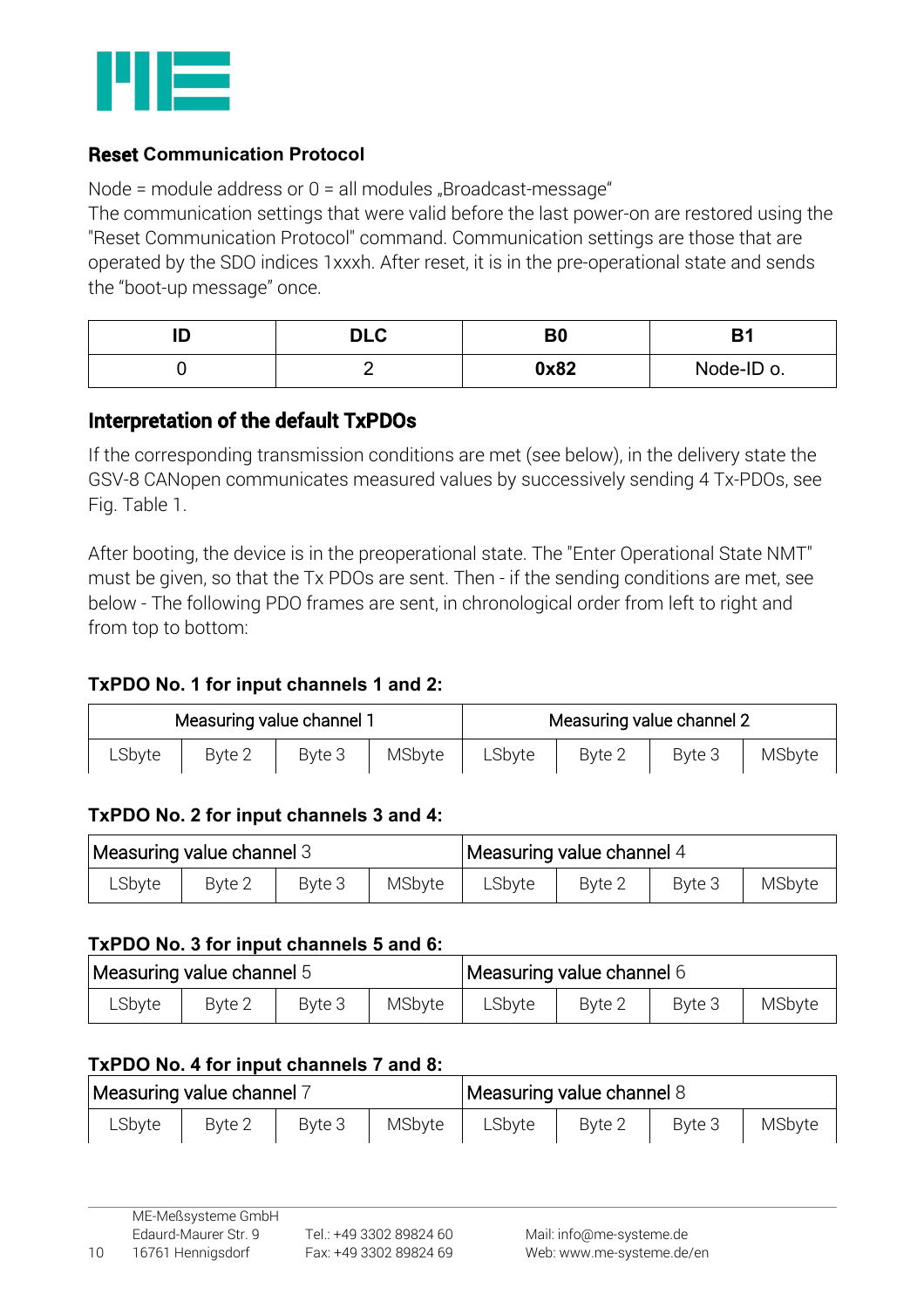

From firmware version 1.45, the content of the TxPDOs can be changed by using the socalled dynamic mapping, s. p[.21](#page-20-0)

# Transmission conditions for TxPDOs

- State = Operational AND
- PDO = valid (Object 180n.1 Data-Bit 31 =0) AND
- TxPDO-Mapping not empty (Obj. 1A0n.0 >0) AND
- Event-Timer (180n.5) expired

The numerical representation of the measured values is in 32-bit float format (according to IEEE754); with correct parameterization of the measuring amplifier, these are physically scaled measured values that do not require further conversion.

# Heartbeat Protocol

The Heartbeat protocol allows other participants on the network to determine whether the module is still functional and in what state it is in.

The CAN identifier, over which the module sends a heartbeat, is set to 700h + Node ID. The repetition time (also called Producer Heartbeat Time) is set by the SDO object with the index 1017h. A value of 0 means that no heartbeat frames are sent, s. p. [17](#page-16-0) The heartbeat protocol transmits a byte of payload data in which the device state is encoded.

| Device state on the CANopen network | Code (dec.) | Code (hex) |
|-------------------------------------|-------------|------------|
| Bootup                              | 0           | 0x00       |
| Stopped                             | 4           | 0x04       |
| Pre-Operational                     | 127         | 0x7F       |
| Operational                         | 5           | 0x05       |

After switching on the supply voltage or after executing the network management objects "Reset Node", the module automatically sends the so-called "boot-up message". Example: Switching on the module with the node ID 0x40:

| ID   | <b>DLC</b> | B <sub>0</sub> |
|------|------------|----------------|
| 740h |            | 00h            |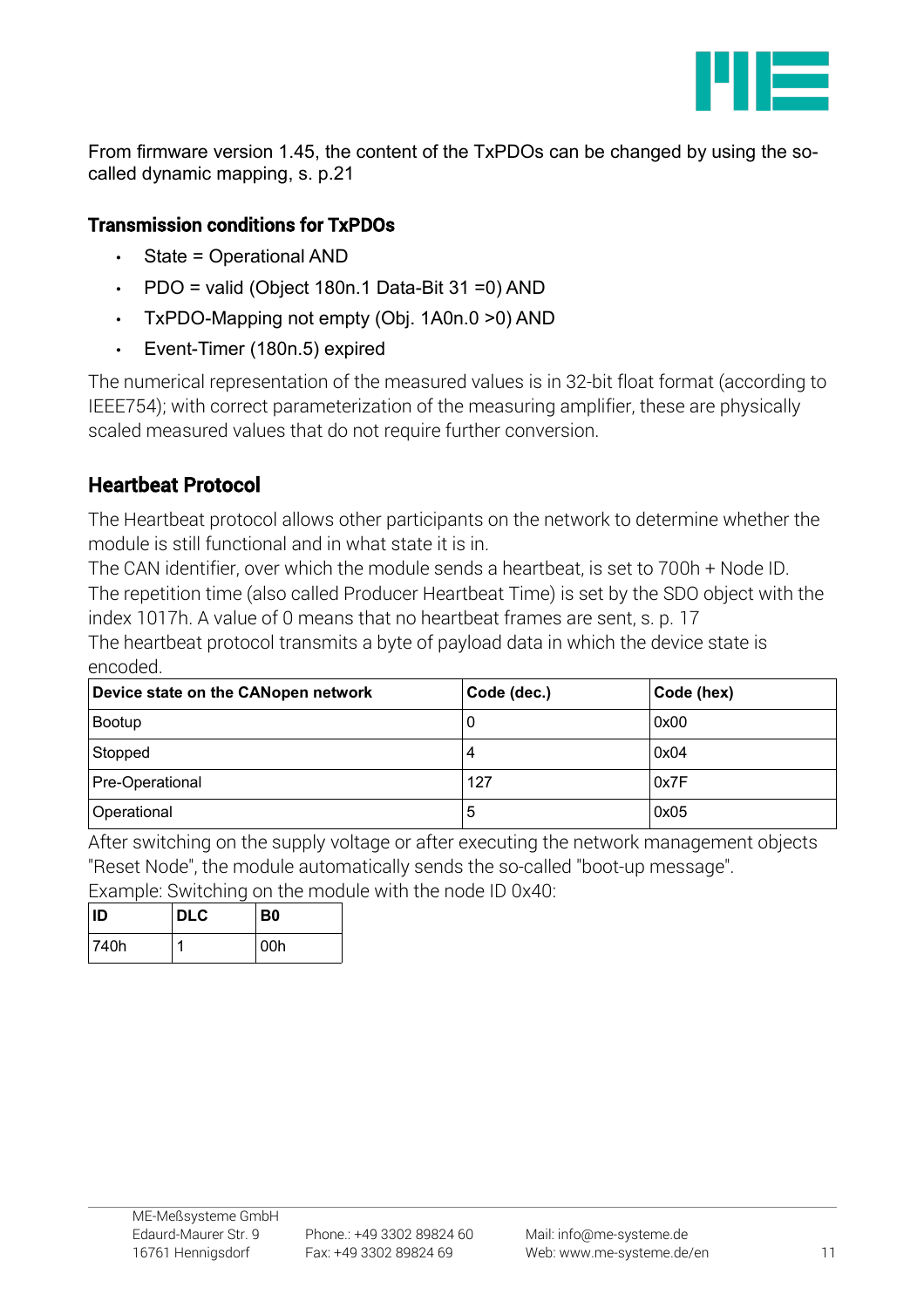

# SDO-Communication

The parameters of the device and its object dictionary is accessed via a Service Data Object (SDO) channel. The GSV-8 CANopen responds to SDO requests, which can take a certain amount of time, especially for certain write requests. It is recommended to wait for the slave's (= the GSV-8-CANopen) response after a SDO requests, before sending a new requests.

It is also recommended to avoid setting communication parameters in a general manner, as they are immediately stored in the EEPROM of the device and this is specified only for a limited number of write cycles (approx. 1 million). It is recommended to read the parameters first and change them writing only if the value read differs from the desired value.

### A SDO telegram has the following structure:

| ID               | <b>DLC</b> | <b>BO</b> | <b>B1</b> | <b>B2</b> | <b>B3</b> | <b>B4</b> | <b>B5</b> | <b>B6</b>  | <b>B7</b> |
|------------------|------------|-----------|-----------|-----------|-----------|-----------|-----------|------------|-----------|
| TX: NodeID+0x580 |            | CMD.      |           | Index     | sub-index |           |           | Data bytes |           |
|                  |            |           |           |           |           |           |           |            |           |

The number of valid data bytes depends on the data type of the object. For read requests and write responses, the 4 data bytes are irrelevant and should be all =0x00. The same applies to unused bytes in the data slot if the data type is shorter than 4 bytes. Valid data bytes always start with the LSbyte in B4 of the CAN data frame.

### The Command Byte (CMD) has the following meaning:

| <b>Function</b>                        | <b>Number of data bytes</b> | <b>CMD</b> | <b>ID Offset</b> |
|----------------------------------------|-----------------------------|------------|------------------|
| Master reads from slave (RX)           | irrelevant (none)           | 40h        | 600h             |
| Slave responds to read request (TX)    |                             | 4Fh        | 580h             |
|                                        | $\mathbf{2}$                | 4Bh        |                  |
|                                        | 3                           | 47h        |                  |
|                                        | 4                           | 43h        |                  |
| Master writes to slave (RX)            | 1                           | 2Fh        | 600h             |
|                                        | $\mathbf{2}$                | 2Bh        |                  |
|                                        | 3                           | 27h        |                  |
|                                        | 4                           | 23h        |                  |
| Slave responds with OK (TX)            | irrelevant (none)           | 60h        | 580h             |
| Slave responds with error message (TX) | 4                           | 80h        | 580h             |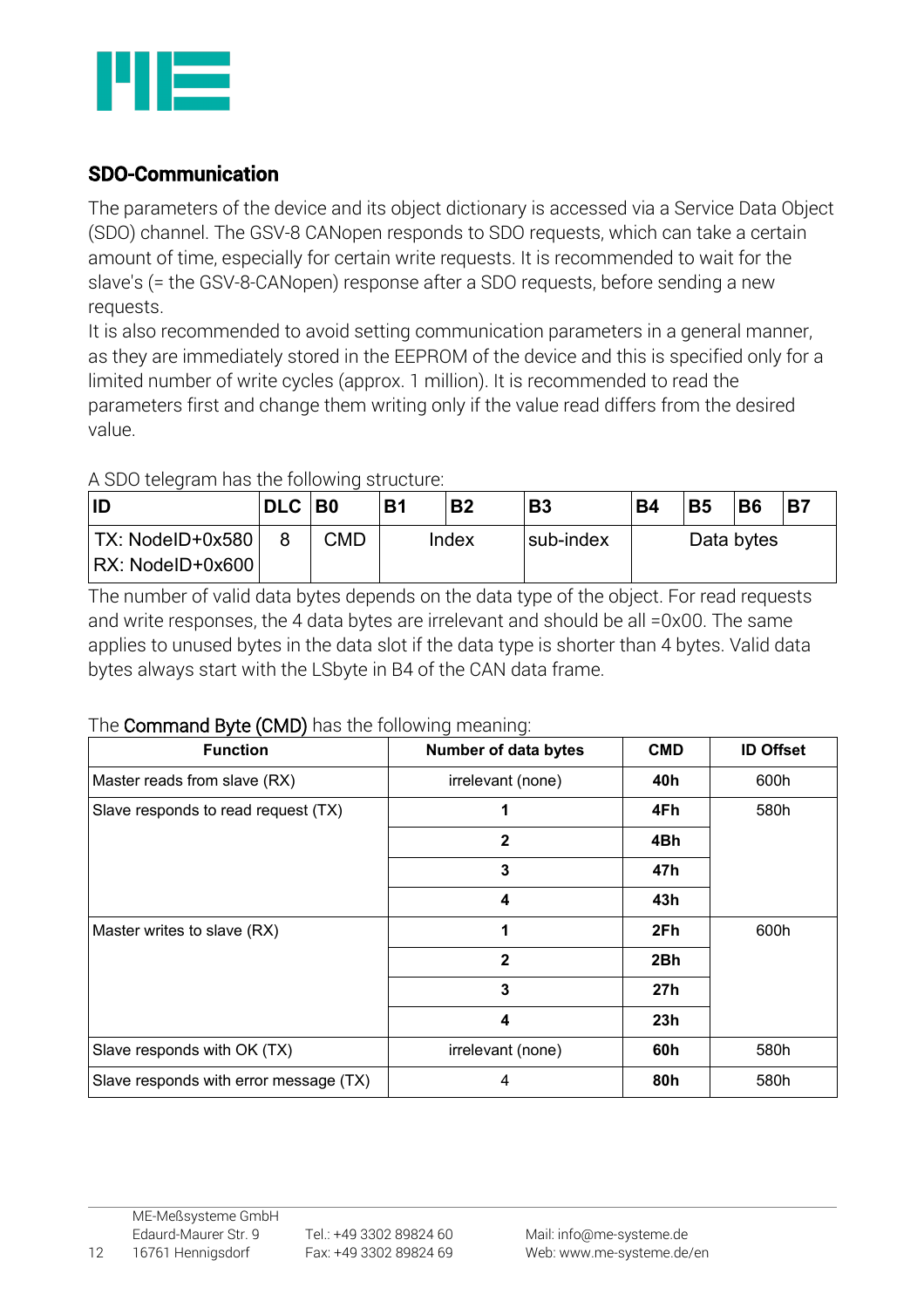

### Indexes

The individual objects are distinguished by indexes in the object dictionary. The index is a 16-bit number whose most-significant byte (MSbyte) often represents categories or functional ranges; the upper 4 bits sometimes also data types. Within an object there are often different parameters or functionalities, which are then distinguished by the sub-index. Note:

For index and data bytes, the LSByte is transmitted first! An example of an SDO frame can be found on p. [15](#page-14-0)

# SDO Error Messages

If indexes are accessed incorrectly, you will receive an error message in response. An error message always has the following structure:

| ID           | <b>DLC</b> | B <sub>0</sub> | <b>B1</b> | <b>B2</b> | <b>B3</b> | <b>B4</b> | <b>B5</b> | <b>B6</b>         | <b>B7</b> |
|--------------|------------|----------------|-----------|-----------|-----------|-----------|-----------|-------------------|-----------|
| NodeID+0x580 |            | 0x80           |           | Index     | sub-index |           |           | <b>Error Code</b> |           |

The index and sub-index refers to the object to which the failed access occurred. The error messages may contain the following content:

| Error code (hex) | Importance                                               |
|------------------|----------------------------------------------------------|
| 0504 0001        | Client/server command specifier not valid or unknown.    |
| 0601 0000        | Access to object not supported                           |
| 0601 0001        | Attempt to read a write only object.                     |
| 0601 0002        | Attempt to write a read only object.                     |
| 0602 0000        | Object does not exist in the object directory            |
| 0604 0041        | Object parameter cannot be mapped to a PDO               |
| 0604 0042        | Object cannot be mapped in PDO, due to length exceedance |
| 0604 0043        | Parameters incompatible with device properties           |
| 0604 0047        | General internal device incompatibility                  |
| 0606 0000        | EEPROM (=Hardware-Memory)-error                          |
| 0607 0010        | Data type error: parameter length incorrect              |
| 0607 0012        | Data type error: parameters too long                     |
| 0607 0013        | Data type error: parameters too short                    |
| 0609 0011        | Sub-index does not exist                                 |
| 0609 0030        | Invalid value of the parameter (write only)              |
| 0609 0031        | Value of the parameter too large (write only)            |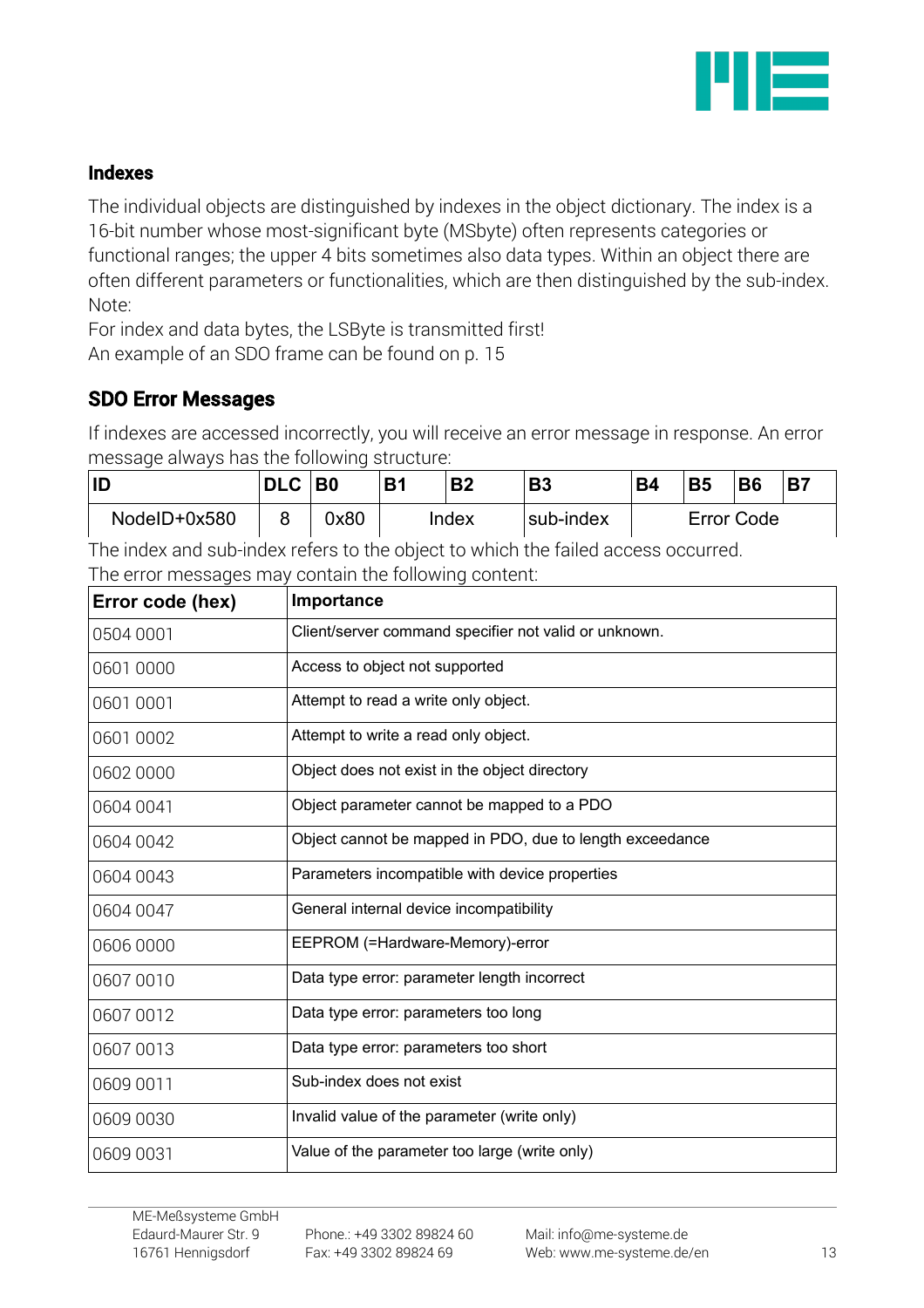

| 0609 0032 | Value of the parameter too small (write only)        |
|-----------|------------------------------------------------------|
| 0800 0000 | General error                                        |
| 0800 0020 | Data transfer for application or storage not allowed |
| 0800 0022 | Current device state does not allow data transfer    |
| 0800 0024 | No data available                                    |

# Object dictionary

This chapter describes the objects implemented in the GSV-8 CANopen. For further information, refer to the CANopen communication profile DS-301 for the "Communication Objects" (indices 0x1000.. 0x1A03) and the DS-404 device profile for the Application Objects (indices 0x6114.. 0x8100).

| Index (Hex)       | <b>Name</b>                             | Category                  |
|-------------------|-----------------------------------------|---------------------------|
| 1000              | Device Type                             | Communication             |
| 1001              | Error register                          | Communication             |
| 1002              | Manufacturer Status register            | Application               |
| 1017              | <b>Producer Heartbeat Time</b>          | Communication             |
| 1018              | <b>Identity Object</b>                  | Communication             |
| 1800              | Tx PDO 1 Communication Parameter        | Communication             |
| 1801              | Tx PDO 2 Communication Parameter        | Communication             |
| 1802              | Tx PDO 3 Communication Parameter        | Communication             |
| 1803              | <b>Tx PDO 4 Communication Parameter</b> | Communication             |
| 1A00              | Tx PDO 1 Mapping Parameter              | Communication             |
| 1A01              | Tx PDO 2 Mapping Parameter              | Communication             |
| 1A02              | Tx PDO 3 Mapping Parameter              | Communication             |
| 1A03              | Tx PDO 4 Mapping Parameter              | Communication             |
| 2020              | FT Sensor Information                   | Application, Analog Input |
| 2021              | FT Sensor No. 1 Data                    | Application, Analog Input |
| 2022              | FT Sensor No. 2 Data                    | Application, Analog Input |
| 2023              | FT Sensor No. 3 Data                    | Application, Analog Input |
| 2024              | FT Sensor No. 4 Data                    | Application, Analog Input |
| 2025              | FT Sensor No. 5 Data                    | Application, Analog Input |
| 20261             | FT Sensor No. 6 Data                    | Application, Analog Input |
| 2027 <sup>1</sup> | FT Sensor No. 7 Data                    | Application, Analog Input |

<span id="page-13-0"></span>1 Available from firmware version 1.45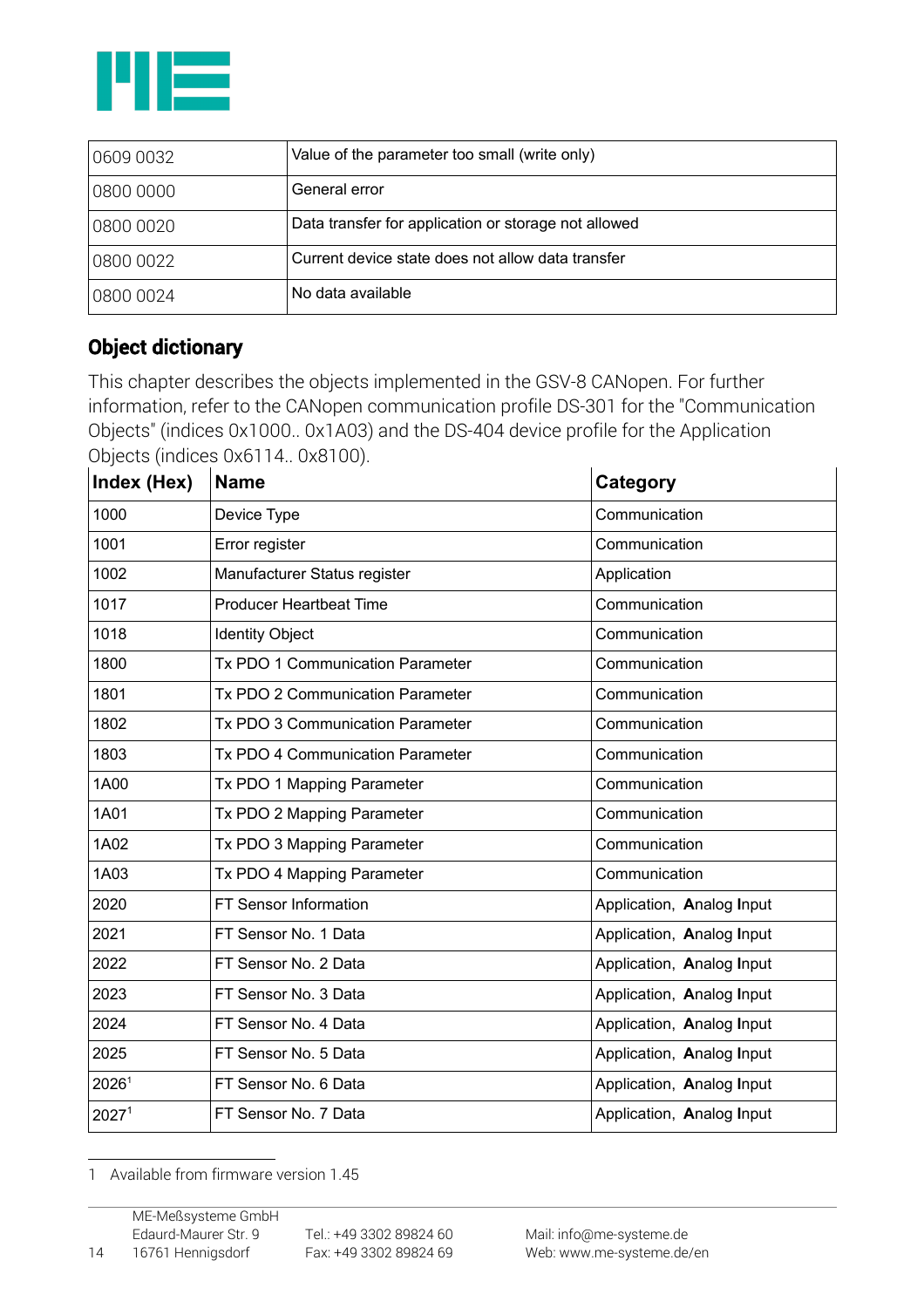

| 20281             | FT Sensor No. 8 Data         | Application, Analog Input |
|-------------------|------------------------------|---------------------------|
| 2029 <sup>1</sup> | FT Sensor No. 9 Data         | Application, Analog Input |
| 202A <sup>1</sup> | FT Sensor No. 10 Data        | Application, Analog Input |
| 60001             | DI read state 8 input lines  | Application, AnalogInput  |
| 6112              | Al Operating Mode            | Application, Analog Input |
| 6114              | Al ADC sample rate           | Application, Analog Input |
| 611C              | AI TEDS control <sup>2</sup> | Application, Analog Input |
| 6125              | Al Autozero                  | Application, Analog Input |
| 6126              | Al Scaling Factor            | Application, Analog Input |
| 6127              | AI Scaling Offset            | Application, Analog Input |
| 6130              | Al Process Value Float       | Application, Analog Input |
| 6131              | Al Physical Unit PV          | Application, Analog Input |
| 6150              | Al Status                    | Application, Analog Input |
| 6160              | Al Control byte <sup>2</sup> | Application, Analog Input |
| 8100              | Al Field Value               | Application, Analog Input |

# Index 1000h

#### **DeviceType**

The device profile can be queried by the object with the index 1000h.

| Sub-Index | Data type  | <b>Access</b> | Meaning           | ∣ Default value |
|-----------|------------|---------------|-------------------|-----------------|
|           | Unsigned32 | ro            | Device properties | 0x800B01943     |

The object can only be read. Only sub-index 0 is supported. Access to other sub-indices is acknowledged with an error message.

Example: Read parameter, module-ID = 0x40, Index = 1000h

| ID   | . n'<br>$\sqrt{2}$<br>יבע | B0  | <b>B1</b> | D0<br>DZ        | D9<br>DЈ | <b>B4</b> | <b>B5</b>      | B6  | B <sub>7</sub> |
|------|---------------------------|-----|-----------|-----------------|----------|-----------|----------------|-----|----------------|
| 640h | c<br>O                    | 40h | 00h       | 10 <sub>h</sub> | 00h      | 00h       | $^{\circ}$ 00h | 00h | 00h            |

<span id="page-14-0"></span>Table 4: SDO Request

#### In response, you will receive from the GSV-8 CANopen:

| ID   | <b>DLC</b> | B <sub>0</sub> | B <sub>1</sub> | n0<br>D4        | D0<br>نە     | <b>B4</b> | <b>B5</b> | <b>B6</b> | D7<br>D, |
|------|------------|----------------|----------------|-----------------|--------------|-----------|-----------|-----------|----------|
| 5C0h | 8          | 42h            | 00h            | 10 <sub>h</sub> | $\delta$ 00h | 94h       | 01h       | 0Bh       | 80h      |

#### **Interpretation of the data of this object:**

```
Byte 4 + Byte 5 = 0194h = 404d (Device Profile Number)
```
Byte  $6 +$  Byte  $7 < 6.0$  = 000Bh = 001011b (Additional Information) The last one means following:

<span id="page-14-1"></span>2 Available from firmware version 1.55

<span id="page-14-2"></span>3 For devices with firmware version up to and including 1.44, the read =default value is 0x800A0194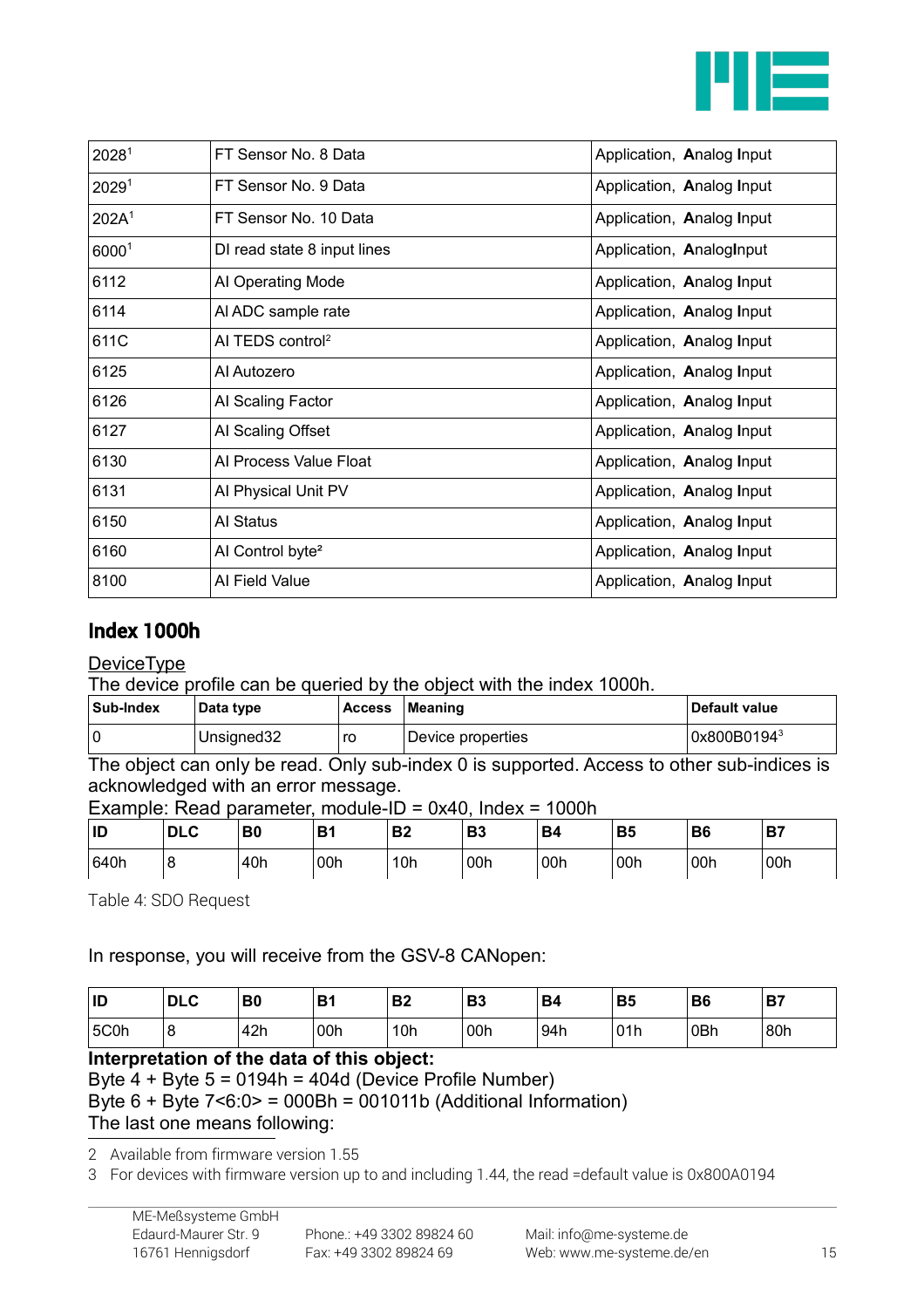

Bit 16 =1: Digital Input function block available (see obj. 6000h, p. [33\)](#page-32-0)<sup>[4](#page-15-0)</sup>

Bit17=1: Analog Input function block available

Bit19=1: Analog Output function block available

Bit31=1: PDO default mapping defined in obsolete DS404 is not used.

# Index 1001h

Error Register

The object with the index 1000h can be used to query the current error state.

| Sub-Index | Data type | <b>Access</b> | Meaning      | Default value |
|-----------|-----------|---------------|--------------|---------------|
|           | Unsigned8 | ro            | ⊧error state | 0x00          |

The object can only be read. Only sub-index 0 is supported. Access to other sub-indices is acknowledged with an error message.

#### **Interpretation of the data of this object:**

The data byte contains flags and currently the following are supported:

Bit 0: "Generic Error" This flag is  $=1$  for every error and  $=0$  in the error-free state.

Bit 2: "Voltage Error" This flag indicates with 1 that the bridge power of the sensor is faulty. The reason may be an error in the sensor (cable), a device defect, or a short circuit of the sensor power supply.

# Index 1002h

Manufacturer Status Register

Flags of the operating status of the measurement application can be queried via the object with the index 1002h.

| ∣Sub-Index | Data type  | <b>Access</b> | Meaning               | Default value |
|------------|------------|---------------|-----------------------|---------------|
|            | Unsigned32 | ro            | Operating state flags | 0x0005FF02    |

The object can only be read. Only sub-index 0 is supported. Access to other sub-indexes is acknowledged with an error message.

#### **Interpretation of the data of this object:**

The data value contains flags that are currently used as follows:

| Bit-Nr.       | Meaning                                                                                                  | State changeable with Obj. |
|---------------|----------------------------------------------------------------------------------------------------------|----------------------------|
| $O$ (LSbit)   | $=1$ : Measurement data calculation for six-axis sensor (FT sensor)<br>active                            | 2020.1h                    |
|               | =1: Analog input filter is set automatically based on the<br>measurement data period                     |                            |
| $\mathcal{P}$ | =1: Maximum and minimum value determination active                                                       | 6112h                      |
| 3             | =1: Noisecut: below NoiseCutThreshold, measured value =0 is set                                          | $\overline{\phantom{a}}$   |
| 4             | $=1$ : If it is activated (bit 2 = 1), the absolute value is used for the<br>maximum value determination | ٠                          |

<span id="page-15-0"></span>4 For devices with firmware version up to and including 1.44, bit 16=0 (digital input not yet readable via CANopen)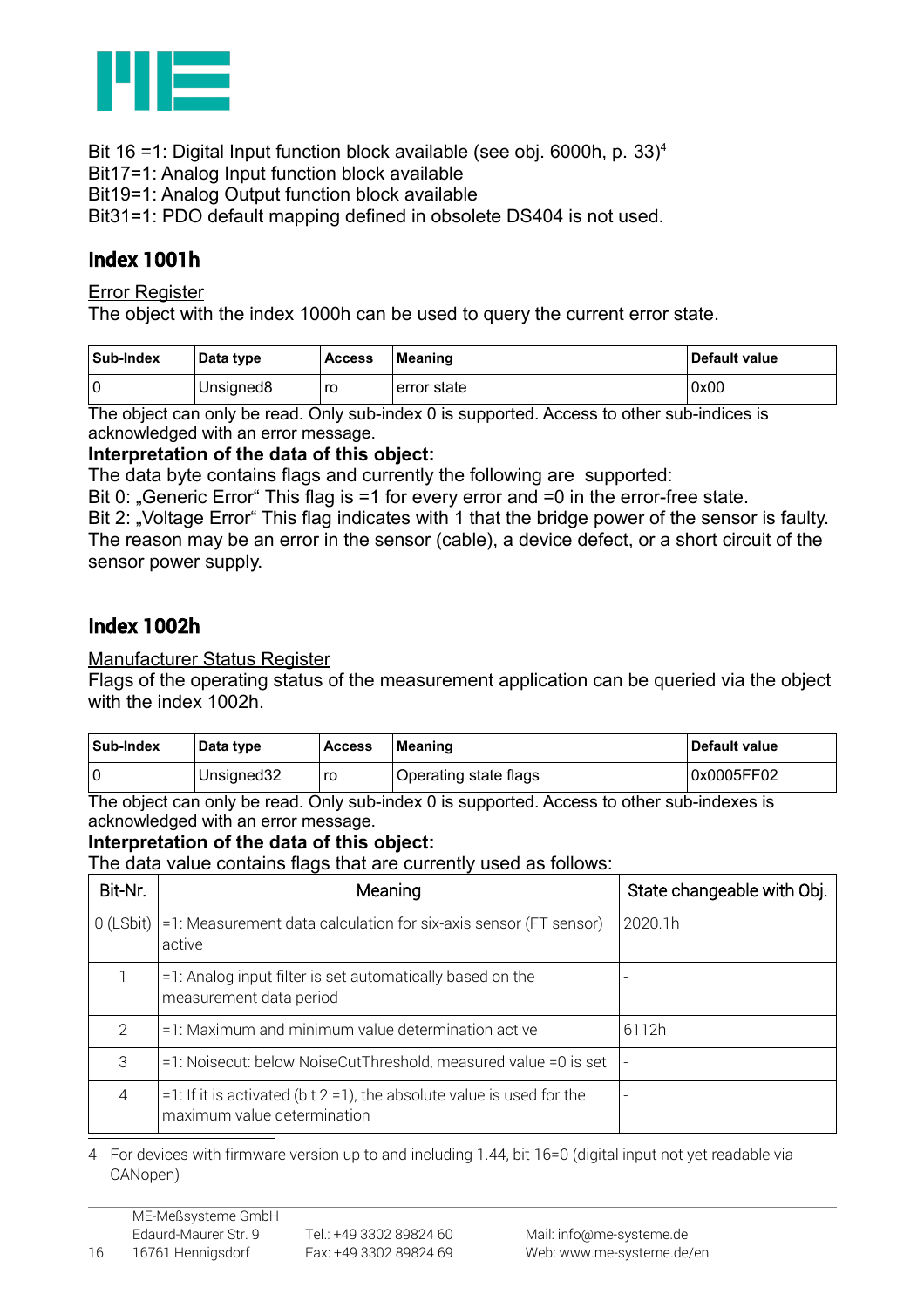

| Bit-Nr. | Meaning                                                                                                                                                 | State changeable with Obj. |
|---------|---------------------------------------------------------------------------------------------------------------------------------------------------------|----------------------------|
| 7       | =1: All write accesses to AnalogInput application blocked                                                                                               |                            |
| 815     | =1: Load sensor parameterization from TEDS data when TEDS is<br>connected. Bit 8 applies to input channel 1, bit 9 f. 2, etc. to bit 15<br>for input 8. | 611Ch                      |
| 16      | =1: If valid TEDS data exists, the unit is also set if the bit<br>corresponding to the input channel is set in <15:8>                                   |                            |
| 17      | $=1$ : If valid TEDS data is present, the input sensitivity may also be<br>changed if the bit corresponding to the input channel is set to<br><15:8>    |                            |
| 18      | If the corresponding bit is set in $<15.8>$ , the analog output should<br>also be scaled based on the TEDS data (if possible)                           |                            |
| 19      | If the corresponding bit is set in <15:8>, the zero point should also<br>be set based on the TEDS data (if possible)                                    |                            |
| 22      | Permanent Auto-Zero active                                                                                                                              |                            |

These mode flags can currently be changed by serial / USB interface only.

# <span id="page-16-0"></span>Index 1017h

#### **Producer Heartbeat Time**

The producer heartbeat time for the heartbeat frame is set by the object with index 1017h. The time is expressed in milliseconds. The value 0 ms turns off the heartbeat protocol. With the Heartbeat service, another node or master can monitor, whether the GSV-8 CANopen is still "alive" and in which device state it is.

| Sub-Index | Data type   | access | <b>Meaning</b> | <b>Default value</b> |
|-----------|-------------|--------|----------------|----------------------|
|           | unsigned16" | rw     | Producer Time  | 0x0000               |

The object can be read and written. Only sub-index 0 is supported. Access to other subindexes is acknowledged with an error message.

A write attempt is rejected if the can bus usage time would exceed 80% by this device alone. This check also considers the event timer (1800.5h) and the CAN bit rate, but no services of other devices.

The heartbeat time is one of the communication parameters and is automatically stored in a power-fail-safe manner when writing to 1017h.

# Index 1018h

#### **Identity Object**

Device-specific or item-specific numbers can be queried via the object with the index 1018h.

| Sub-Index | Data type | Access | Meaning                     | ∣ Default value |
|-----------|-----------|--------|-----------------------------|-----------------|
|           | unsigned8 | ro     | Highest sub-index supported | 0x04            |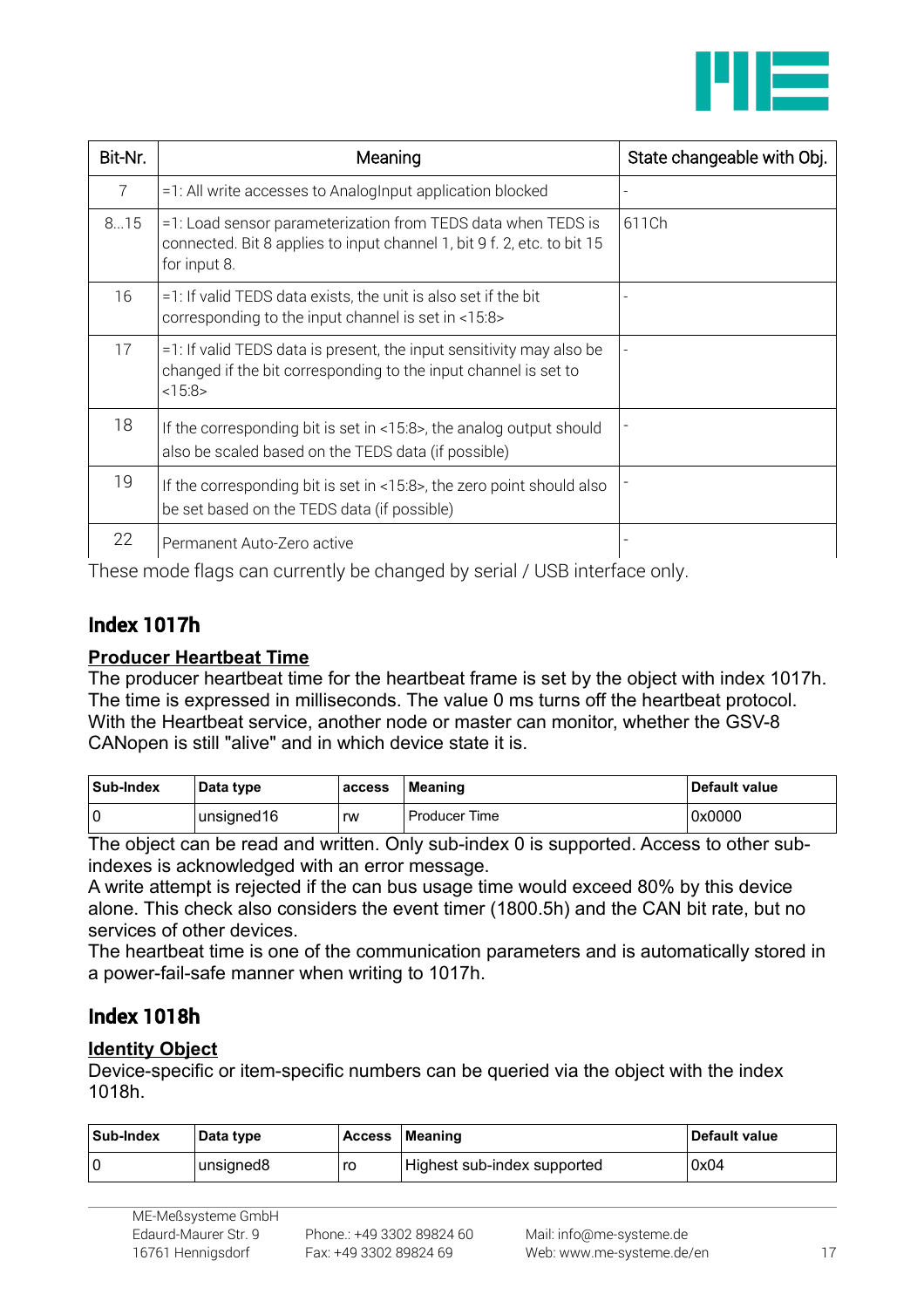

| Unsigned32 | ro | Vendor ID                          | 0x00000270 |
|------------|----|------------------------------------|------------|
| Unsigned32 | ro | Product code                       | 0x00000008 |
| Unsigned32 | ro | Revision number (Firmware version) |            |
| Unsigned32 | ro | Serial number                      |            |

The object can only be read. Sub-indices 0 to 4 are supported. An access to other subindexes is acknowledged with an error message.

#### Sub-Index 1 .. Vendor ID":

The Vendor ID is a unique vendor identifier. Each manufacturer of CANopen devices has a unique identifier, which is centrally assigned and managed by CAN in Automation. ME-Messsysteme has the Vendor ID = 270h.

#### Sub-Index 2 ..Product Code":

This is 8d, corresponding to GSV-8.

#### **Sub-Index 3 .. Revision number":**

The "revision number" corresponds to the firmware version and revision number. The contents of the 32-bit value must be interpreted as individual bytes with integer values.

| MSB Bits <31:24>       | <b>Bits&lt;23:16&gt;</b> | <b>Bits&lt;15:8&gt;</b> | $LSB \; Bits < 7:0$ |
|------------------------|--------------------------|-------------------------|---------------------|
| Version number, "Tens" | Version number. "Ones"   | 00h                     | Revision number     |

In case of deep functional changes of the object directory and/or the basic communication behavior (e.g. introduction of new services), the version number is also changed, in case of changes of the application behavior only the revision number.

#### Sub-Index 4 "Serial number":

The serial number is item-specific and also indicated on the nameplate of the device. It is to be interpreted as a single integer decimal number, whose lower-significant 8 decimal digits form the serial number, so its basic value range is up to 99999999d. If the number read has less than 8 digits, the higher digits shall be filled with zeros to 8 digits.

### Indexes 1800h - 1803h

#### **Tx PDO Communication Parameter**

With the objects 1800h to 1803h communication parameters of the 4 Tx PDOs, which contain the measured values ("AI PV") of the 8 input channels, can be queried.

| Index | Name                             | Default value sub-index 1 |
|-------|----------------------------------|---------------------------|
| 1800h | Tx PDO 1 Communication Parameter | 0x400001C0                |
| 1801h | Tx PDO 2 Communication Parameter | 0x400002C0                |
| 1802h | Tx PDO 3 Communication Parameter | 0x400003C0                |
| 1803h | Tx PDO 4 Communication Parameter | 0x400004C0                |

The data of the following sub-indices are the same for all of these 4 objects except for subindex 1:

| Sub-Index | Data type             | <b>Access</b>   | Meaning                     | ∣ Default value |
|-----------|-----------------------|-----------------|-----------------------------|-----------------|
|           | unsigned <sub>8</sub> | ro              | Highest sub-index supported | 0x05            |
|           | Unsigned 32           | rw <sup>5</sup> | COB-ID used by PDO          | ls. Table above |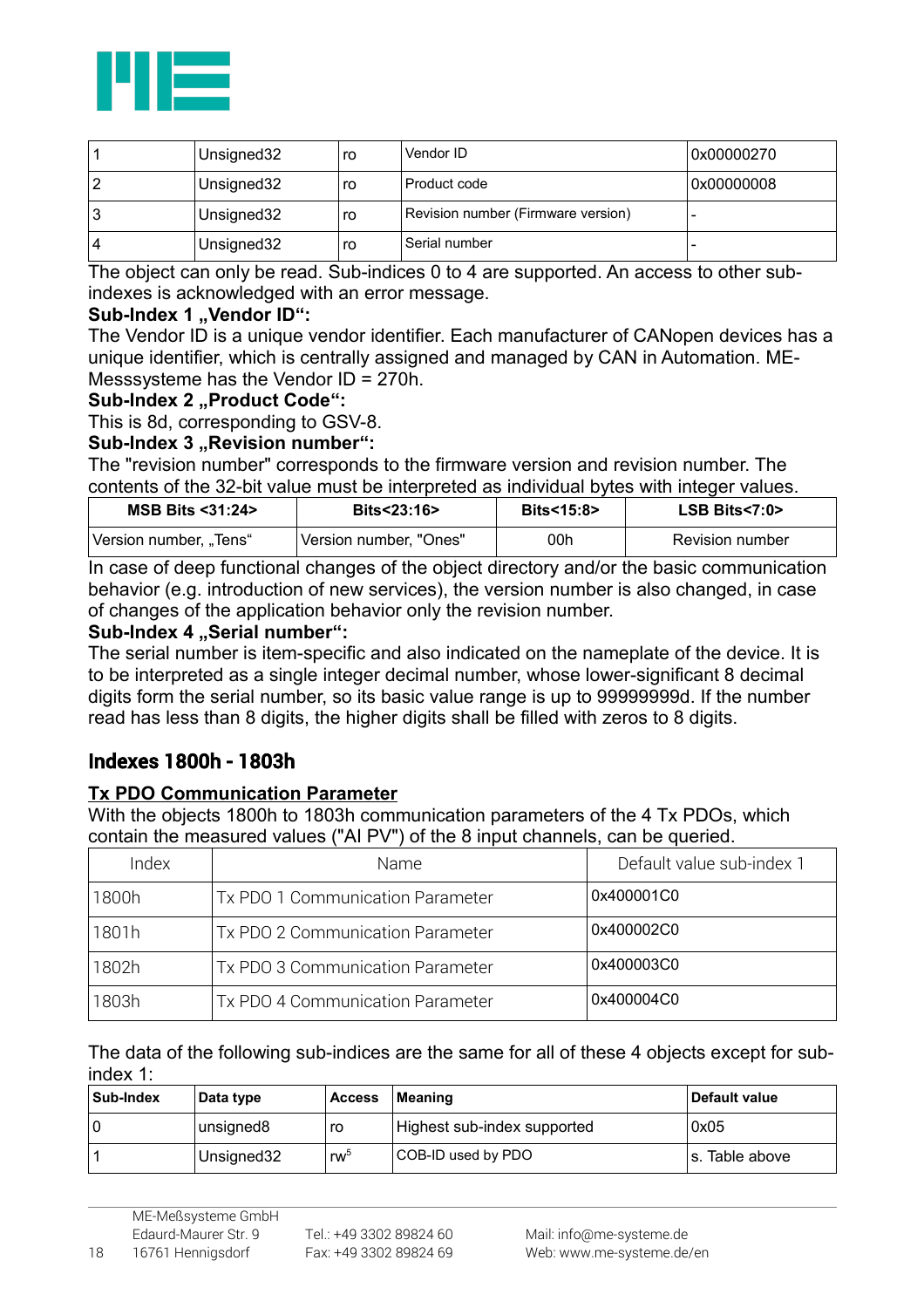

| $\sqrt{2}$ | Unsigned8  | ro | Transmission type  | 0xFF   |
|------------|------------|----|--------------------|--------|
| ∽          | Unsigned16 | rw | Event Timer Period | 0x03E8 |

Sub-indexes 0 to 2 and 5 are supported. An access to other sub-indexes is acknowledged with an error message.

#### **Interpretation of the data of these objects:**

#### **Sub-index 1 "COB-ID used by PDO":**

Bits<28:0> form the COB ID of the TX PDO service, which consists of the device address (="NodeID") and the offset of the service (here =180h). Bits<31:29> have the meaning: Bit 29 = 0: The GSV-8 CANopen only supports CAN frames with 11-bit CAN ID.

Bit 30 = 1: The GSV-8 CANopen does not support RTRs.

Bit 31 = "valid": =0: PDO is valid. When writing to Sub-index 1, only bit 31 may be changed, see "Dynamic PDO Mapping", p. [21.](#page-20-0)

#### **Sub-index 2 "Transmission type":**

Only 1 transmission type is supported (currently):

Value =  $255d = 0xFF$ :

The GSV-8 CANopen sends TX PDOs if the event timer has expired and the device is in the operational state and the inhibit time has not yet expired.

#### **Sub-index 5 "Event Timer Period":**

The Event Timer Period specifies the time period in which TX PDOs are sent. The value is expressed in increments of 1ms. A value of 0 means that this function is turned off. It is highly **recommended** to set the internal data rate (= that of the serial interface) to a value that is selected so that the period of this data rate is less than or equal to the event timer period. This ensures that each TX-PDO frame contains a current measurement value. Because the serial data rate also corresponds to the internal refresh rate of the analog input, otherwise the same readings would be repeated in multiple TX PDOs. This setting can be made on the CAN bus with the object 6114h, see below.

Example: Event-Timer = 100d, corresponding to 100ms. The internal data rate should then be 1000/100ms = 10 readings/s or greater (10/s is the default setting).

A write attempt is rejected if the can bus usage time would exceed 80% by this device alone. This check also considers the Heartbeat TimeTimer (1017h) and the CAN bit rate. The event timer period is one of the communication parameters and is automatically stored in a power-fail-safe manner when writing to 1800.5h.

### Index 1A00h

#### **Tx PDO 1 Mapping Parameter**

With the object 1A00h you can query which objects the TX-PDO No. 1 contains. Starting with firmware version 1.45, this object can also be written for dynamic mapping.

| Sub-Index | Data type  | <b>Acces</b><br>s | Meaning                                        | Default value |
|-----------|------------|-------------------|------------------------------------------------|---------------|
| 0         | unsigned8  | rw                | Number of objects mapped in TX-PDO 1           | 0x02          |
|           | Unsigned32 | ⊪rw               | Mapping for object 1: Default: Input channel 1 | 0x61300120    |
|           | Unsigned32 | rw                | Mapping for object 2: Default: Input channel 2 | 0x61300220    |

<span id="page-18-0"></span>5 Up to and including firmware version 1.44, sub-index 1 is ro, since dyn. mapping was not supported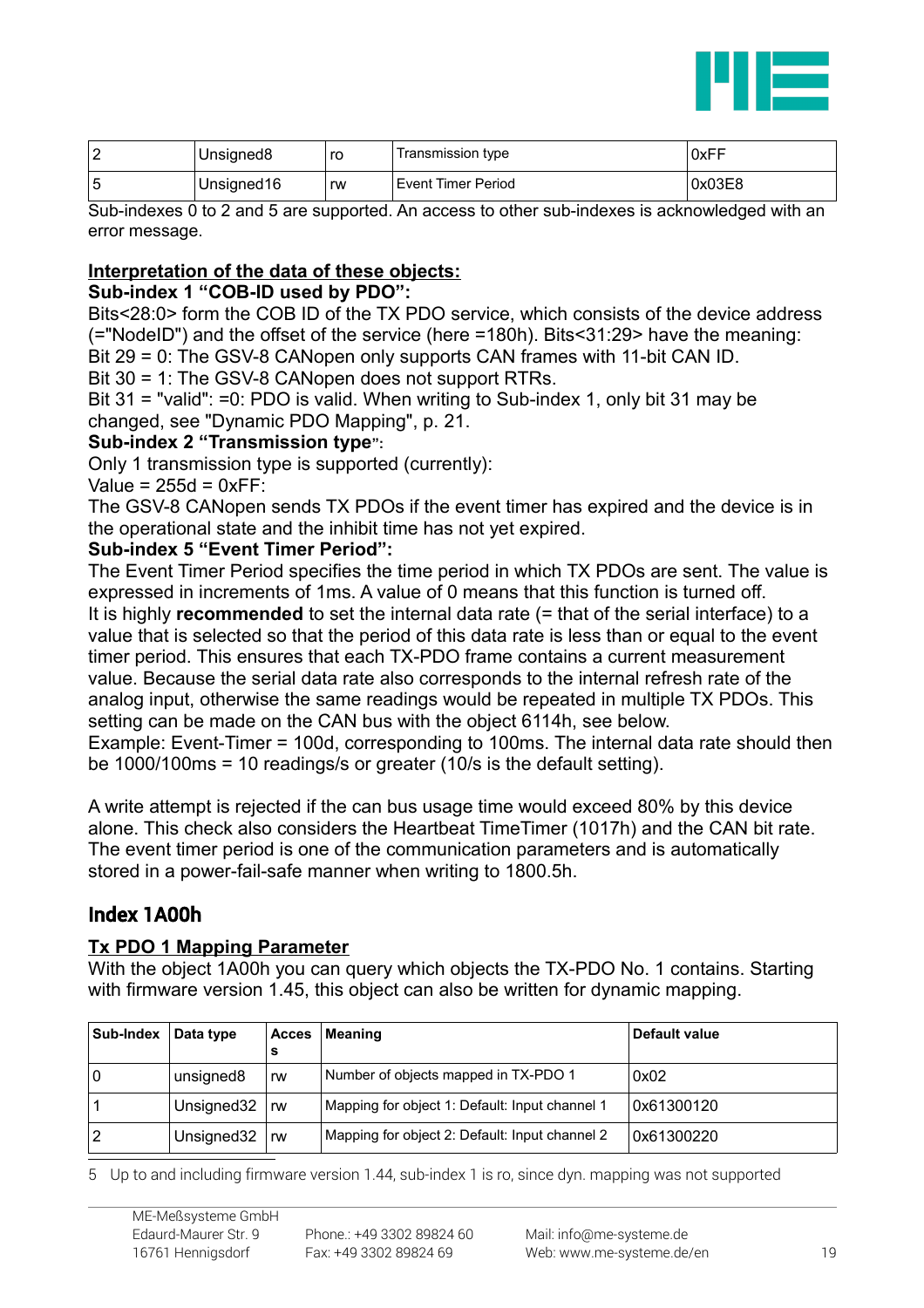

Sub-indices 0 to 8 are supported. An access to other sub-indexes is acknowledged with an error message.

**Sub-index 0**: sub-index 0 is the number of mapped objects. Value range: 0 to 8.

**Sub-indices 1 to 8**: mapping entries. Allowed values:

0x6000<01/02>08 Is SDO: DI read state 8 input lines

0x6130<01..0A>20 Is SDO: AI Process Value Float

 $0x6150<01$ .  $0A>08$  Is SDO: AI Status

# Index 1A01h

#### **Tx PDO 2 Mapping Parameter**

With the object 1A01h you can query which objects the TX-PDO No. 2 contains. Starting with firmware version 1.45, this object can also be written for dynamic mapping.

| Sub-Index | Data type  |                 | <b>Access Meaning</b>                          | Default value |
|-----------|------------|-----------------|------------------------------------------------|---------------|
| 0         | unsigned8  | rw              | Number of objects mapped in TX-PDO 2           | 0x02          |
|           | Unsigned32 | <sub>i</sub> rw | Mapping for object 1: Default: input channel 3 | 0x61300320    |
|           | Unsigned32 | rw              | Mapping for object 2: Default: input channel 4 | 0x61300420    |

Sub-indices 0 to 8 are supported. An access to other sub-indexes is acknowledged with an error message.

**sub-index 0**: sub-index 0 is the number of mapped objects. Value range: 0 up to 8. **Sub-indices 1 up to 8**: Mapping entries. Allowed values:

0x6000<01/02>08 is SDO: DI read state 8 input lines

0x6130<01..0A>20 Is SDO: AI Process Value Float

0x6150<01..0A>08 Is SDO: AI Status

# Index 1A02h

#### **Tx PDO 3 Mapping Parameter**

With the object 1A00h you can query which objects the TX-PDO No. 3 contains. Starting with firmware version 1.45, this object can also be written for dynamic mapping.

| Sub-Index | Data type             | <b>Access</b> | Meaning                                        | Default value |
|-----------|-----------------------|---------------|------------------------------------------------|---------------|
|           | unsigned8             | rw            | Number of objects mapped in TX-PDO 3           | 0x02          |
|           | Unsigned $32 \mid rw$ |               | Mapping for object 1: Default: input channel 5 | 0x61300520    |
|           | Unsigned $32 \mid rw$ |               | Mapping for object 2: Default: input channel 6 | 0x61300620    |

Sub-indices 0 to 8 are supported. An access to other sub-indexes is acknowledged with an error message.

**sub-index 0**: sub-index 0 is the number of mapped objects. Value range: 0 to 8. **Sub-indices 1 up to 8**: Mapping entries. Allowed values: 0x6000<01/02>08 Is SDO: DI read state 8 input lines 0x6130<01..0A>20 Is SDO: AI Process Value Float  $0x6150<01$ .  $0A>08$  Is SDO: AI Status

# Index 1A03h

### **Tx PDO 4 Mapping Parameter**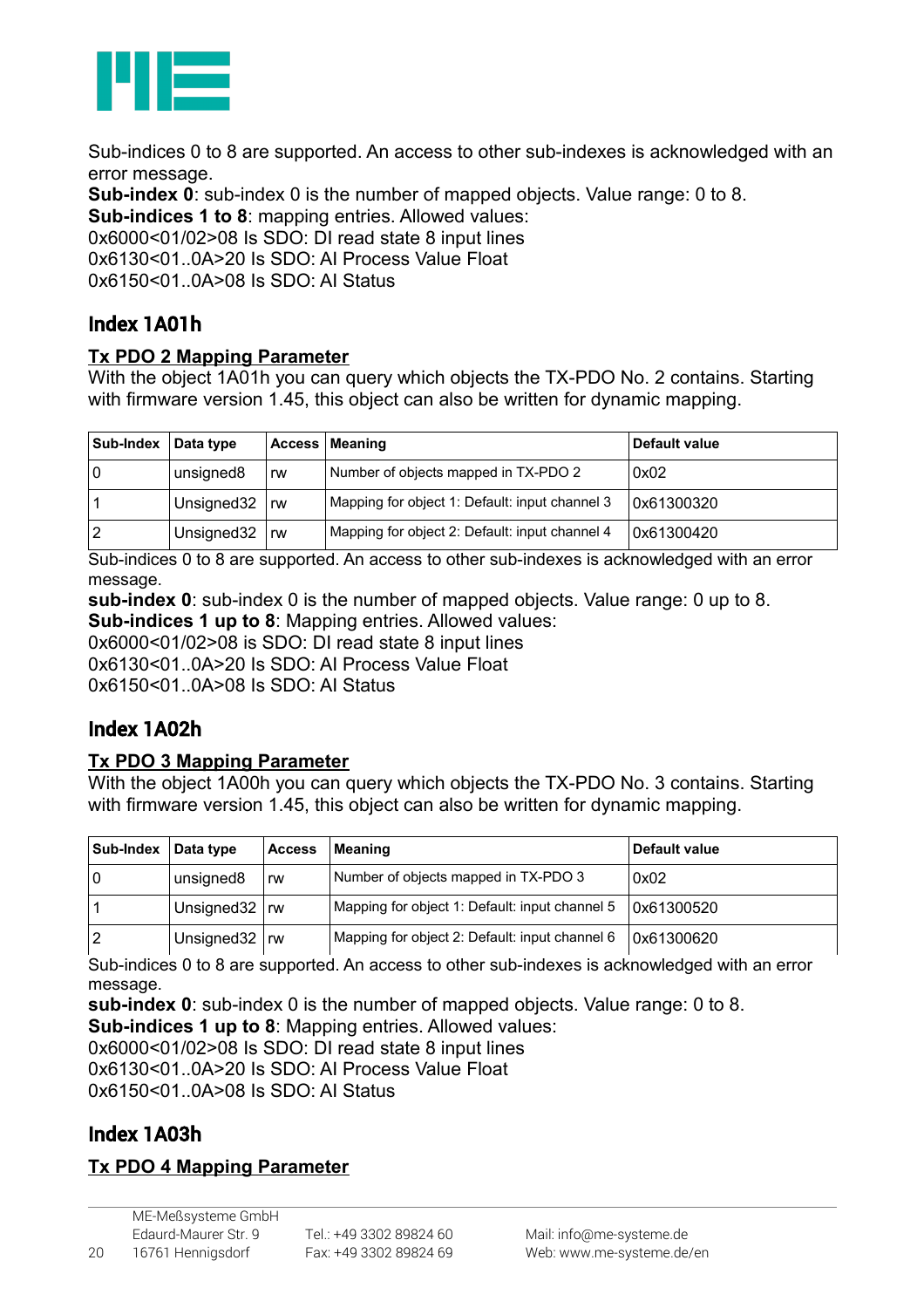

With the object 1A03h you can query which objects the TX-PDO No. 4 contains. Starting with firmware version 1.45, this object can also be written for dynamic mapping.

| Sub-Index | Data type  | <b>Access</b> | Meaning                                        | Default value |
|-----------|------------|---------------|------------------------------------------------|---------------|
|           | unsigned8  | rw            | Number of objects mapped in TX-PDO 4           | 0x02          |
|           | Unsigned32 | .rw           | Mapping for object 1: Default: input channel 7 | 0x61300720    |
|           | Unsigned32 | rw            | Mapping for object 2: Default: input channel 8 | 0x61300820    |

Sub-indices 0 to 8 are supported. An access to other sub-indexes is acknowledged with an error message.

**sub-index 0**: sub-index 0 is the number of mapped objects. Value range: 0 to 8.

Sub-indices 1 to 8: Mapping entries. Allowed values:

0x6000<01/02>08 Is SDO: DI read state 8 input lines

0x6130<01..0A>20 Is SDO: AI Process Value Float

 $0x6150<01$ .  $0A>08$  Is SDO: AI Status

#### **Interpretation of the data of the objects 1A00h - 1A03h:**

Each of the 4 TX PDOs consists of the data of 1 to 8 objects(s); this number of objects is specified in sub-index 0. Sub-indexes 1 to 8 contain the mappings in the order in which they are present in the TxPDO.

Example (default): sub-index 0: =2. At sub-index 1, the mapping represents the first object in the respective PDO, at sub-index 2 the mapping represents the second object in the PDO.

In bits<31:16> of the data entry corresponds to the index of the mapped object; in bits<15:8> is its sub-index and in bits <7:0> is the length of the value in the TX PDO in bits.

For example, 1A00.1h reads 6130.01.20, i.e. the first object in the PDO is the analog input process value of channel 1 (Obj. 6130.1h) with the length of 32 bits = 4 bytes. In total, the default mapping entries in 1A00h - 1A03h result in the following TX-PDO data frames:

| B0                                    | B      | <b>B2</b> | <b>B3</b>     | <b>B4</b>                             | <b>B5</b> | Β6     | <b>B7</b> |
|---------------------------------------|--------|-----------|---------------|---------------------------------------|-----------|--------|-----------|
| Analog Input Process Value K. 1/3/5/7 |        |           |               | Analog Input Process Value K. 2/4/6/8 |           |        |           |
| LSByte                                | Byte 1 | Byte 2    | <b>MSByte</b> | LSBvte                                | Bvte 1    | Byte 2 | MSByte    |

# <span id="page-20-0"></span>Dynamic PDO-Mapping[6](#page-20-1)

Since the GSV-8 CANopen supports four different TxPDOs, the placeholder for n in the description must first be determined: **n**= TxPDO-No -1, e.g. n=0 for TxPDO 1 and up to n=3 for TxPDO 4. In order to permanently deactivate a TxPDO, steps 3 and 4 are omitted.

To change the contents of one of the 4 TxPDOs, please do the following:

1. Invalidate the PDO by first reading the object 180n.1 (index 180nh, sub-index 1), then save this value and set its bit 31 to 1 (bitwise OR with 0x80.00.00.00) and then write this value back to 180n.1.

2. Invalidate the PDO mapping by writing a zero byte (0x00) to 1A0n.0.

<span id="page-20-1"></span>6 Possible from firmware version 1.45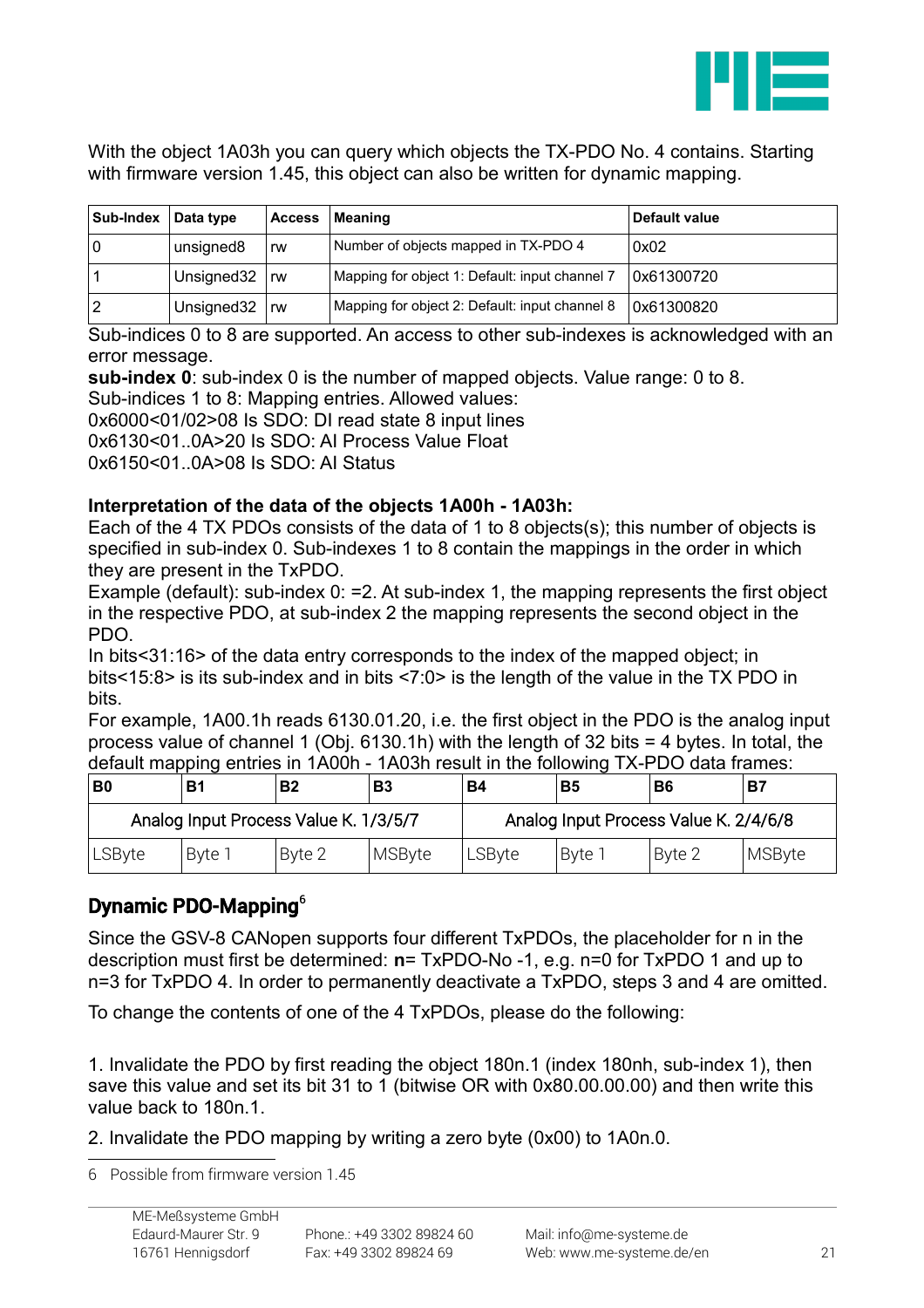

3. Write the desired PDO mapping to 1A0n.1 to 1A0n.x, where x is the number of desired objects in the PDO frame. The following values are possible:

- 0x6130 0k 20: The "AI Process Value", which means a measuring value (s. p. [28\)](#page-27-0), should be mapped. k is the placeholder for the sub-index of the Obj. 6130h, i.e. **the channel number**. Its value range is 1 to 10 (0x01.. 0x0A), where 1 to 8 denote the corresponding analog input channels and 9 and 10 are configured counters / counters. Note: The counter/counter must be configured once via the serial or USB interface, otherwise the value here is constant  $=0$ , see general user manual and "BA-GSV8-Incrementalenkoder.pdf"

- 0x6150 0k 08: The "AI Status" value (s. p. [30\)](#page-29-0) should be mapped. k is the placeholder for the sub-index of the Obj. 6150h, i.e. **the channel number**. The channel assignment corresponds to that of the object 6130h.

- 0x6000 0m 08: The "DI read state 8 input lines" value (s. p. [33\)](#page-32-0) should be mapped. m is the placeholder for the sub-index of the Obj. 6000h. This is =1 for the digital input lines 1 to 8 and =2 for lines 9 to 16.

4. Make the PDO mapping valid again by writing the number of mapped objects in 1A0n.0.

5. Make the PDO valid again by rewriting the value originally read in step 1 of 180n.1 (the value with bit 31 =0) to 180n.1. If the mapping is error-free, it is **stored permanently** in this step so that the GSV-8 restores it the next time it is turned on.

If steps 3 and 4 have been omitted, i.e. 1A0n.0 remains =0, an "empty mapping" is saved, so that the corresponding TxPDO is permanently deactivated and is no longer sent the next time the device is switched on.

In this way, unnecessary message-frames can be avoided, so that the load on the CANbus is reduced.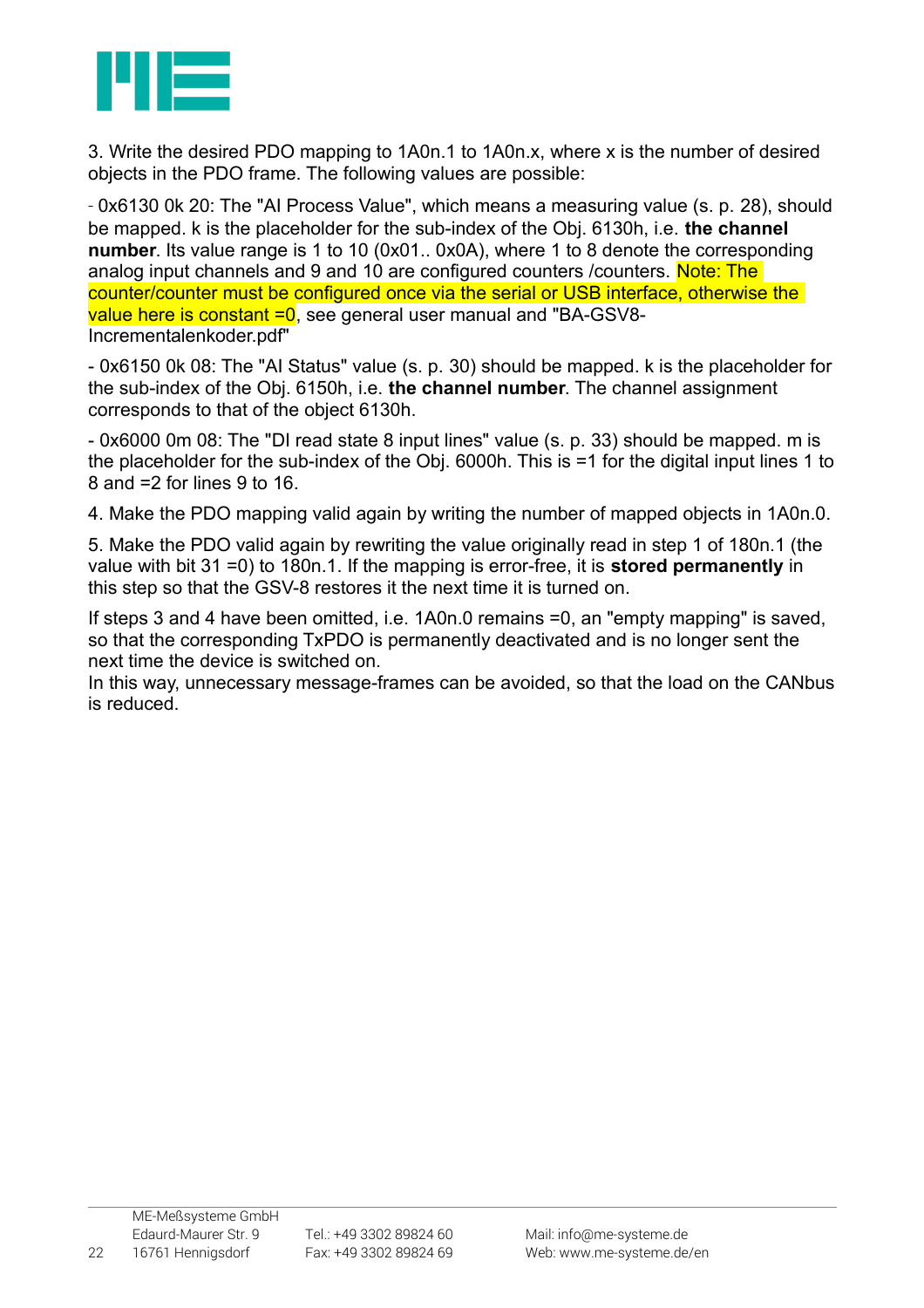



*Figure 1: Examples for mapping the TxPDO 1*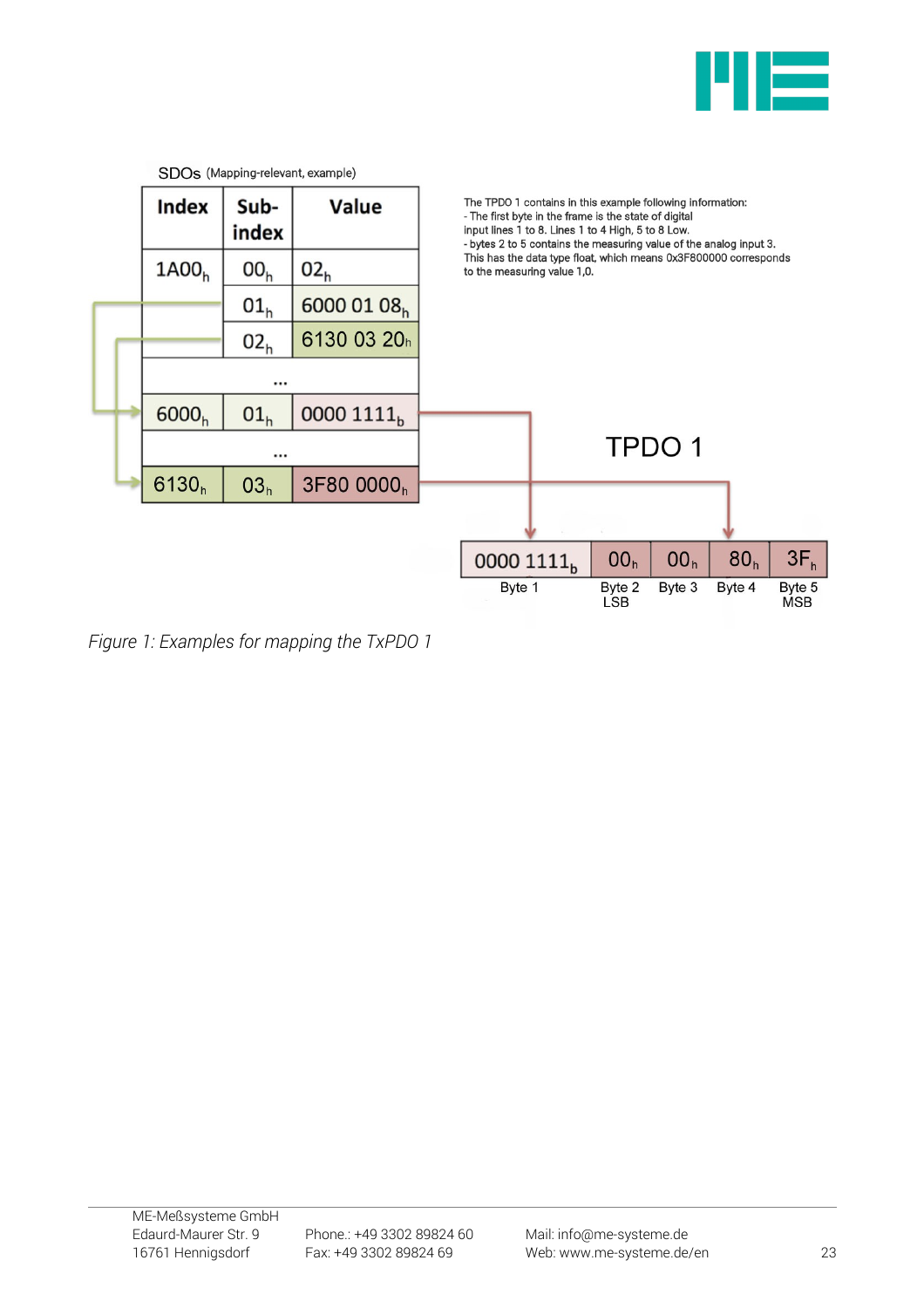

# Application-specific objects, analog input function block

The objects in this range are sub-indexed, and sub-index 0 always reads the largest existing sub-index. Sub-indices 1 to 8 have parameters that apply to many objects for the respective analog input channels 1 to 8. Most objects also contain sub-indices 9 and 10, which are assigned to the digital counter and/or frequency measurement, as of firmware version 1.45. This function has to be activated once for use via USB or serial interface, see general user manual and "BA-GSV8-Incrementenkoder.pdf".

For some objects, the value for all input channels / sub-indexes 1 to 8 or 10 is the same. Writing to one of these sub-indices then causes changes in the values of all sub-indices 1 to 8 and 10, respectively.

### Index 2020h

#### **FT Sensor Information**

Object 2020h can be used to determine the number of stored data sets for six-axis sensors (=FT sensors) and to read and set the activated array. The calculation of the physical six-axis values can also be enabled or disabled.

| Sub-Index | Data type | <b>Access</b> | <b>Meaning</b>                       | Default value |
|-----------|-----------|---------------|--------------------------------------|---------------|
| 0         | unsigned8 | ro            | Highest sub-index supported          | 0x03          |
|           | unsigned8 | rw            | Number of the activated FT sensor    | 0x00          |
|           | unsigned8 | ro            | Number of saved FT data records      | 0x00          |
| 3         | unsigned8 | ro            | Maximum number of FT savable records | $0x0A^7$      |

Sub-indices 0 to 3 are supported. An access to other sub-indexes is acknowledged with an error message.

The value range of the number of activated FT sensor at sub-index 1 is:

0 to <number of saved FT records>. A value of 0 means that the calculation of the physical six-axis values is deactivated, so that the default TxPDOs No. 1 to 3 (= Obj. 6130.1-6) display raw values, scaled in mV/V. If the value in sub-index 1 is greater than 0, the measured values mean the following:

| Channel<br>No. | <b>TxPDO</b><br>No. | <b>Within</b><br><b>TxPDO</b> | Meaning               | Physical unit |
|----------------|---------------------|-------------------------------|-----------------------|---------------|
|                |                     | 1. value                      | Force in X direction  | N             |
| $\overline{2}$ |                     | 2. value                      | Force in Y direction  | N             |
| 3              | $\overline{2}$      | 1. value                      | Force in Z direction  | N             |
| $\overline{4}$ | $\overline{2}$      | 2. value                      | Torque in X direction | Nm            |
| 5              | 3                   | 1. value                      | Torque in Y direction | Nm            |
| 6              | 3                   | 2. value                      | Torque in Z-direction | Nm            |

<span id="page-23-0"></span>7 Up to and including firmware version 1.41 this value is 05, i.e. there are only 5 records available.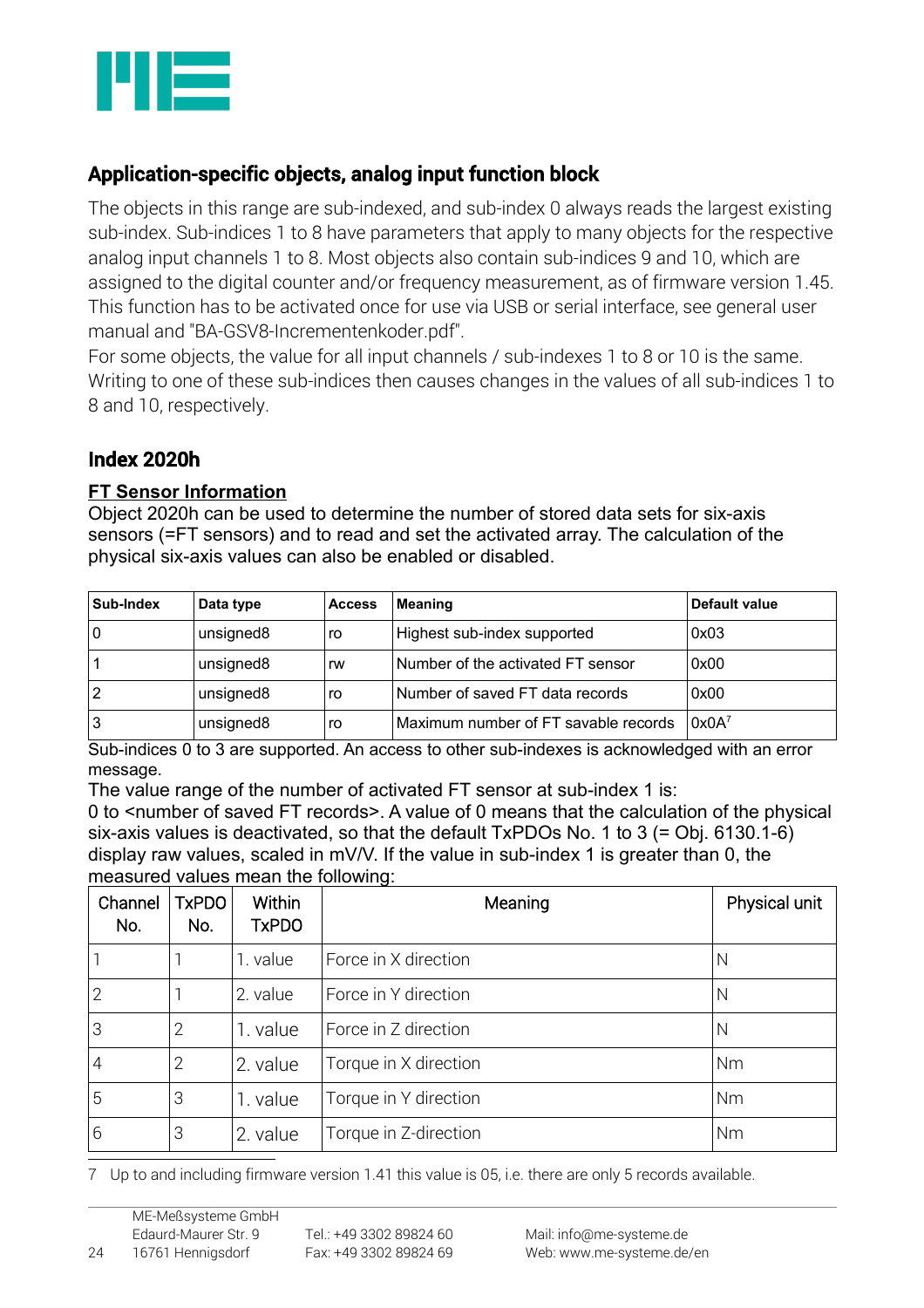

This object is Manufacturer defined, i.e. not predefined in the CANopen standard.

## Indexes 2021h - 202Ah[8](#page-24-0)

#### **FT Sensor Data**

With the objects 2021h to 2025h, the contents of the six-axis sensor data sets can be read, provided that sensor data is stored. At the time, the sensor data is stored only via the serial interface. If no sensor data is stored, the Access is canceled on sub-indexes 1 to 16 with the error message 0x08000024 "Object contains no data".

The object 2021h is assigned to the FT sensor No. 1, Obj. 2022h No. 2, etc. until 202Ah the sensor No. 10. The layout of the objects 2021h to 202Ah is identical:

| Sub-<br><b>Index</b><br>(dec) | Data type  | <b>Access</b> | <b>Meaning</b>                                                          | Physic.<br>Unit | <b>Default</b><br>-value     |
|-------------------------------|------------|---------------|-------------------------------------------------------------------------|-----------------|------------------------------|
| $\pmb{0}$                     | unsigned8  | ro            | Highest sub-index supported                                             | ÷               | 0x11                         |
| $\mathbf{1}$                  | unsigned32 | ro            | Serial number of the FT sensor                                          |                 |                              |
| $\overline{2}$                | Float      | ro            | Nominal maximum value of force in X direction (Fx max)                  | N               | $\blacksquare$               |
| 3                             | Float      | ro            | Nominal maximum value of force in Y direction (Fy max)                  | N               | $\blacksquare$               |
| $\overline{\mathbf{4}}$       | Float      | ro            | Nominal maximum value of force in Z-direction (Fz max)                  | N               |                              |
| 5                             | Float      | ro            | Nominal maximum torque in X direction (Mx max)                          | <b>Nm</b>       | $\blacksquare$               |
| $\,6\,$                       | Float      | ro            | Nominal maximum torque in Y direction (My max)                          | Nm              |                              |
| $\overline{7}$                | Float      | ro            | Nominal maximum torque in Z direction (Mz max)                          | Nm              | $\overline{\phantom{0}}$     |
| 8                             | Float      | rw            | Geometric offset in X direction                                         | m               | $\overline{\phantom{0}}$     |
| 9                             | Float      | rw            | Geometric offset in Y direction                                         | m               | $\qquad \qquad \blacksquare$ |
| 10                            | Float      | rw            | Geometric offset in Z direction                                         | m               | $\qquad \qquad \blacksquare$ |
| 11                            | Float      | ro            | Zero signal (load-free) of component 0 (raw value)                      | mV/V            | $\blacksquare$               |
| 12                            | Float      | ro            | Zero signal (load-free) of component 1 (raw value)                      | mV/V            |                              |
| 13                            | Float      | ro            | Zero signal (load-free) of component 2 (raw value)                      | mV/V            | $\frac{1}{2}$                |
| 14                            | Float      | ro            | Zero signal (load-free) of component 3 (raw value)                      | mV/V            |                              |
| 15                            | Float      | ro            | Zero signal (load-free) of component 4 (raw value)                      | mV/V            | $\overline{\phantom{0}}$     |
| 16                            | Float      | ro            | Zero signal (load-free) of component 5 (raw value)                      | mV/V            |                              |
| $17^{9}$                      | unsigned32 | ro            | Sensor type: =0: Standard solution. =1: With "Matrix Plus"<br>2nd Order |                 |                              |

Only sub-indices 0 to 17 are supported. An access to other sub-indexes is acknowledged with an error message.

These objects are "Manufacturer defined", i.e. not predefined in the CANopen standard.

<span id="page-24-0"></span><sup>8</sup> Up to and including firmware version 1.41, only the objects 2021h until 2025h are available.

<span id="page-24-1"></span><sup>9</sup> This sub-index is only available as of firmware version 1.42.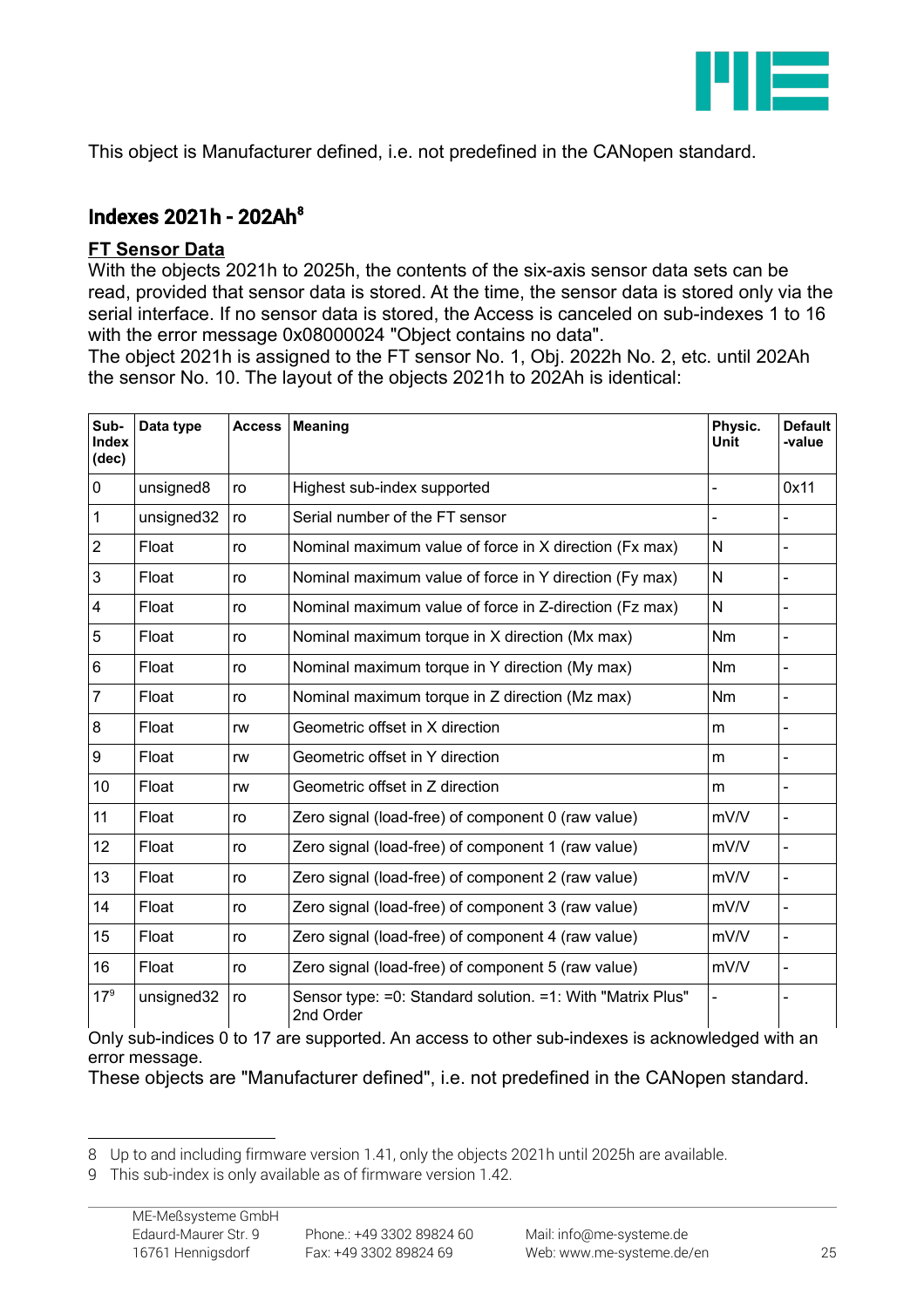

# Index 6112h

#### **Al Operating Mode**

Object 6112h can be used to set whether the measurement data objects of all channels contain normal current measured values or maximum or minimum values.

| <b>Sub-Indizes</b> | Data type | <b>Access</b> | Meaning                     | Default value |
|--------------------|-----------|---------------|-----------------------------|---------------|
|                    | unsigned8 | ro            | Highest sub-index supported | 0x0A          |
| 1 to 10            | unsigned8 | rw            | Measured value mode         | 0x01          |

Sub-indices 0 to 10 are supported. An access to other sub-indexes is acknowledged with an error message. Writing to one of the sub-indices 1..10 causes switching of all subindices (=input channels).

Zeroing with Obj. 6125h causes the maximum and minimum value registers to reset. **Interpretation of the data of this object:**

| Value | Meaning                                                                       |
|-------|-------------------------------------------------------------------------------|
| 0x01  | The measured values of all channels k (Obj. 6130.k) are normal current values |
| 0x0A  | The measured values of all channels k (Obj. 6130.k) are maximum values        |
| 0x0B  | The measured values of all channels (Obj. 6130.k) are minimum values          |

Attempting to set a value other than one of these 3 is acknowledged with an error message.

### Index 6114h

#### **Al Sample Rate**

With object 6114h, the measurement data period of the GSV-8 can be read and set. The value is expressed in microseconds. This should be less than or equal to the TX-PDO transmission period set by the event timer (Obj. 1800.5h) (see Obj. 1800h, sub-index 5), so that each TX-PDO contains a current measurement:

#### **(AI\_Sample\_Rate\_in\_µs / 1000) <= EventTimerPeriod\_in\_ms**

| <b>Sub-Indexes</b> | Data type   | <b>Access</b> | <b>Meaning</b>              | Default value |
|--------------------|-------------|---------------|-----------------------------|---------------|
|                    | unsigned8   | ro            | Highest sub-index supported | 0x0A          |
| 1 to 10            | Unsigned 32 | rw            | Al ADC Sample Periode in us | 0x000186A0    |

Sub-indices 0 to 10 are supported. An access to other sub-indexes is acknowledged with an error message.

The data period is the same for all input channels, i.e. writing to one of the sub-indices 1 to 10 causes changes in the values of all sub-indices 1 to 10.

#### When writing on 6114.1..8

#### **Tips for setting the ADU period:**

1. The value of the measurement data period should also not be chosen too small to ensure the best possible signal-to-noise ratio (see ba-gsv8.pdf). Ideally, the above equation applies exactly: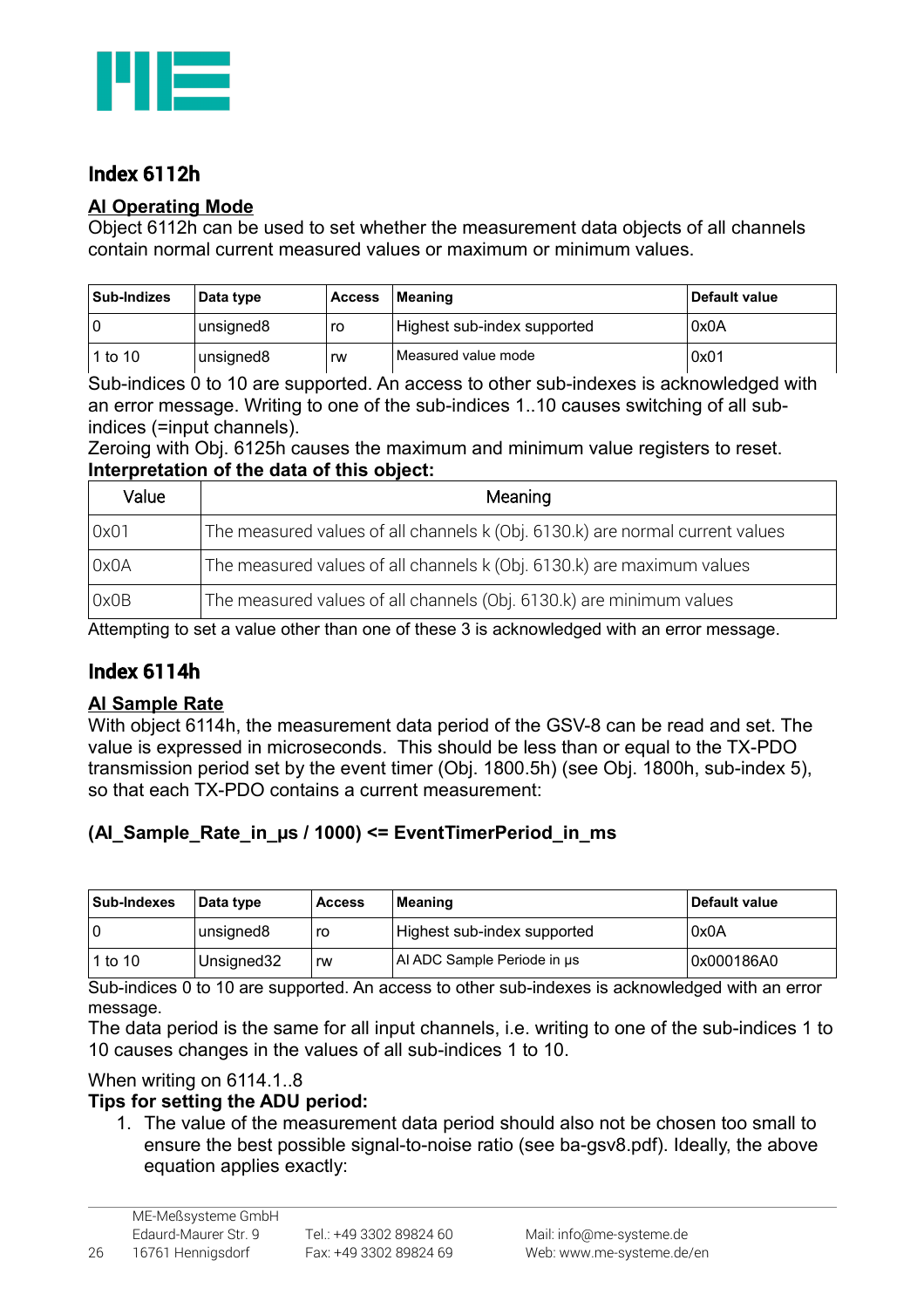

(ADU\_Periode\_in\_µs / 1000) **=** EventTimerPeriod\_in\_ms

1. If it is known that EM interferences are present with a certain frequency and their multiples, it is useful to select the value of the measurement data period so that it corresponds to this basic frequency of the interference, or a multiple of it. Example: If the frequency of the power grid is 50Hz, measurement data rates of 5Hz, 10Hz, 25Hz 50Hz and 100Hz are favorable, because the frequency response of the digital signal processing then has a damping maximum at 50Hz (so-called notch frequency).

# Index 611Ch

### AI TEDS control<sup>[10](#page-26-0)</sup>

This object indicates the configured behavior on handling of connected TEDS transducer devices.

| Sub-<br><b>Index</b> | Data type |    | Access   Meaning           | Default value |
|----------------------|-----------|----|----------------------------|---------------|
| $\Omega$             | unsigned8 | ro | Highest existing sub-index | 0x08          |
| 1 to 8               | unsigned8 | rw | <b>TEDS handling</b>       | 0x02          |

Sub-indices 0 to 10 are supported. An access to other sub-indexes is acknowledged with an error message.

A value of 0 means, that the content of the TEDS memory of a connected sensor is discarded and not used. A value of 2 means that the GSV-8 configures the scaling automatically, so that measured values scaled to physical quatities are transmitted in the TxPDO of the corrsponding input channel, if a transducer with valid and supported TEDS content is connected.

# Index 6125h

### **AI Autozero**

With AI Autozero (Obj. 6125h), zeroing the analog input can be performed, so that the "AI Field value" (Obj. 8100h) and the "AI Process Value" (Obj. 6130h and TX-PDO) of the channel (No. = sub-index) become zero. The analog output is also affected.

| Sub-<br>Index | Data type             |    | <b>Access   Meaning</b>    | <b>Value</b> | Function (write)        |
|---------------|-----------------------|----|----------------------------|--------------|-------------------------|
| $\Omega$      | unsigned <sub>8</sub> | ro | Highest existing sub-index | 0x0A         |                         |
| 1 to 10       | Unsigned 32   wo      |    | Signature Al Autozero      | "zero"       | Zeroing input channel 1 |

The object can only be written. Sub-indices 0 to 10 are supported. An access to other sub-indexes is acknowledged with an error message.

To perform a zero adjust, the signature "zero" must be written to 6125.k, i.e. the byte sequence **7Ah, 65h, 72h, 6Fh**. The sub-indices 1 to 8 correspond to the channel number of the analog input, the measured value of which is to be set to zero; Sub-indices 9 and 10 are assigned to the counter/frequency measurement. However, if the measurement with

<span id="page-26-0"></span>10 This object is present from firmware version 1.55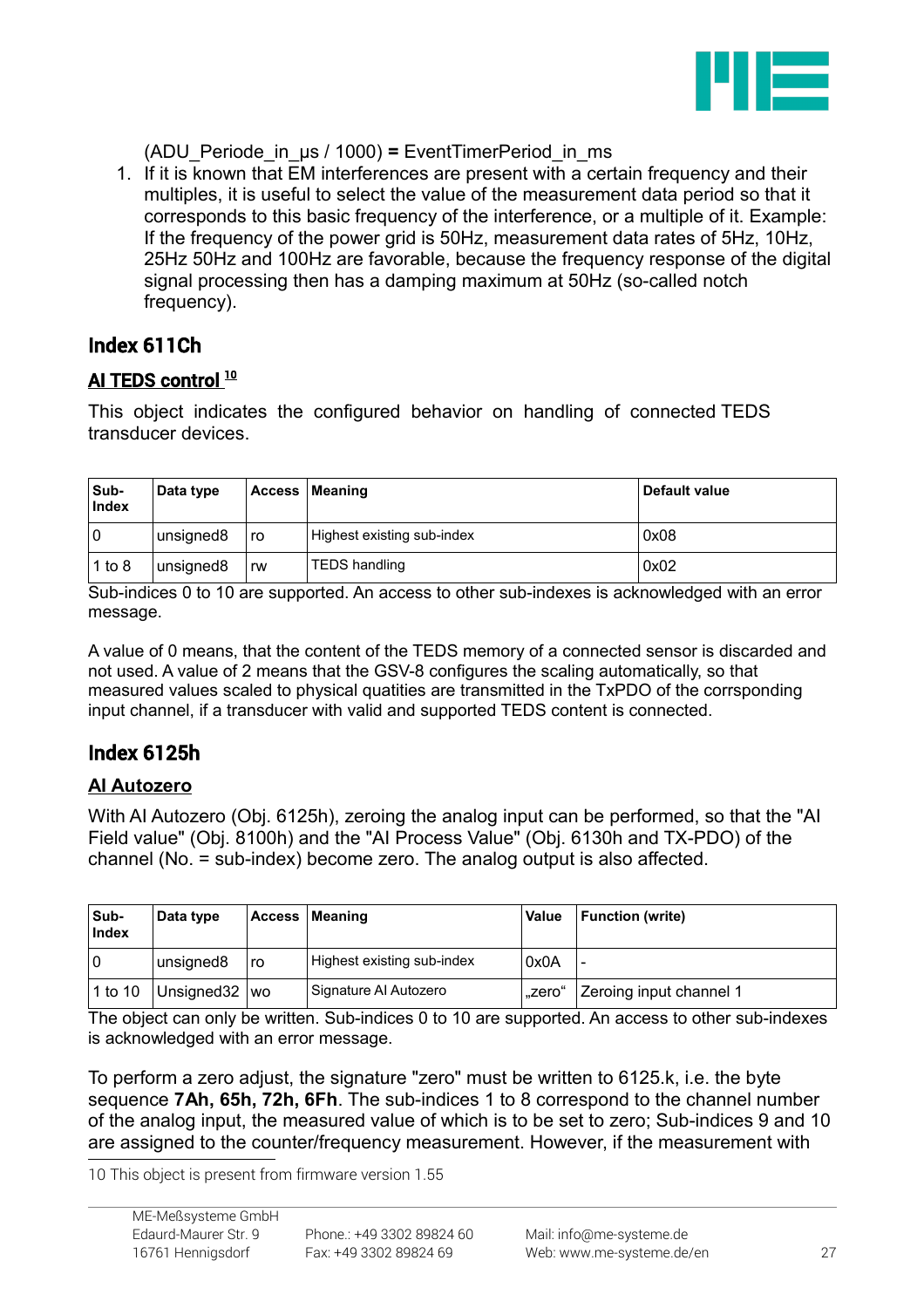

six-axis sensor is active, all input channels 1 to 6 are set to zero, as this is necessary for a correct six-axis sensor calculation. Once the zero adjustment is complete, the SDO response frame is transmitted over the CAN bus.

## Index 6126h

#### **AI Scaling factor**

With object 6126h, the "UserScale" scaling factor can be read and written. This factor changes the representation and the range of the AI Process Value (Obj. 6130h and TX-PDO), the AI Field Value remains unaffected. However, when measuring with six-axis sensors is enabled, the AI Scaling factor is not used.

| Sub-Index | Data type | <b>Access</b> | Meaning                               | Default value             |
|-----------|-----------|---------------|---------------------------------------|---------------------------|
|           | unsigned8 | ro            | Highest existing sub-index            | 0x0A                      |
| 1 to 10   | Float     | rw            | Al Scaling Factor channels 1 up to 10 | $3.5 \omega$ 1-8. else: 1 |

The object can be read and written. Sub-indices 0 to 10 are supported. An access to other subindexes is acknowledged with an error message.

### Index 6127h

#### **AI Scaling Offset**

With object 6127h, a summand "UserOffset" can be read or written, which is added to the measured value (AI Process value).

| Sub-Index | Data type | <b>Access</b> | Meaning                               | Default value |
|-----------|-----------|---------------|---------------------------------------|---------------|
|           | unsigned8 | ro            | Highest existing sub-index            | 0x0A          |
| 1 to 10   | Float     | rw            | Al Scaling Offset channels 1 up to 10 | 0.0           |

The object can be read and written. Sub-indices 0 to 10 are supported. An access to other subindexes is acknowledged with an error message.

The AI Scaling Offset may also be negative, then it is subtracted from the measured value.

### <span id="page-27-0"></span>Index 6130h

#### **AI Process Value Float**

The Analog-Input Process Value is the measured value scaled with the AI\_Scaling\_Factor in 32-bit floating-point representation according to IEEE-754. No further conversion (as with 8100h) is necessary.

| Sub-Index | Data type | <b>Access</b> | Meaning                                      | Default value |
|-----------|-----------|---------------|----------------------------------------------|---------------|
|           | unsigned8 | ro            | Highest existing sub-index                   | 0x0A          |
| 1 to 10   | Float     | ro            | Al Process Value Float channels 1<br>to $10$ | ۰             |

The object can only be read. The sub-indices 0 to 10 are supported. Access to other sub-indices is acknowledged with an error message. Sub-indices 1 to 10 can be mapped in the TxPDO. By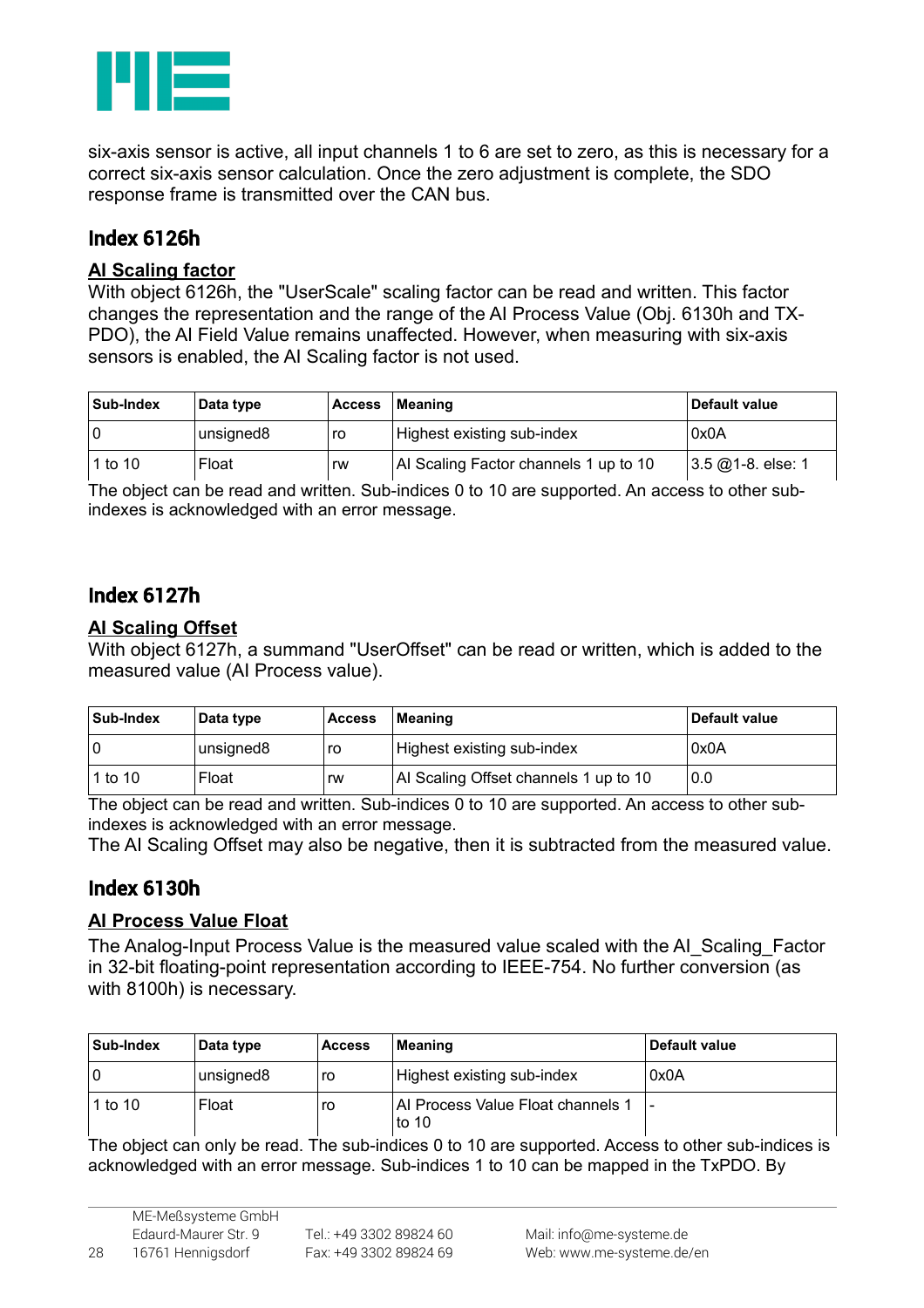

default, sub-indexes 1 to 8 are mapped to TxPDOs.

# Index 6131h

### **AI Physical Unit PV**

With object 6131h, a physical unit can be read or set for each input channel (=sub-index). The unit does not have an influence on other objects, i.e. after a change in the unit, the representation of the AI Process Value remains the same.

| Sub-Index | Data type  | <b>Access</b> | Meaning                    | Default value       |
|-----------|------------|---------------|----------------------------|---------------------|
|           | unsigned8  | ro            | Highest existing sub-index | 0x0A                |
| l 1 to 10 | Unsigned32 | rw            | Al Physical Unit           | 0xFD262600 ("mV/V") |

The object can be read and written. Sub-indices 0 to 10 are supported. An access to other subindexes is acknowledged with an error message.

| Attempting to set unsupported units (see table below) is rejected with abort code 06090030h. |  |  |
|----------------------------------------------------------------------------------------------|--|--|
| The following units can be set; encodes according to CiA 303-2:                              |  |  |

| <b>Unit</b> | Coding (Data, hex) | <b>Code Serial</b>      |
|-------------|--------------------|-------------------------|
| mV/V        | 0xFD.26.26.00      | 0                       |
| kg          | 0x00.02.00.00      | $\mathbf{1}$            |
| g           | 0x00.4B.00.00      | $\overline{2}$          |
| N           | 0x00.21.00.00      | 3                       |
| cN          | 0xFE.21.00.00      | $\overline{\mathbf{4}}$ |
| V           | 0x00.26.00.00      | 5                       |
| µm/m        | 0xFA.01.01.00      | 6                       |
| (keine)     | 0x00.00.00.00      | $\overline{7}$          |
| t           | 0x00.4C.00.00      | 8                       |
| kN          | 0x03.21.00.00      | 9                       |
| Ib          | 0x00.EA.00.00      | 10                      |
| 0Z          | 0x00.EB.00.00      | 11                      |
| kp          | 0x00.EC.00.00      | 12                      |
| Ibf         | 0x00.ED.00.00      | 13                      |
| pdl         | 0x00.EE.00.00      | 14                      |
| mm          | 0xFD.01.00.00      | 15                      |
| m           | 0x00.01.00.00      | 16                      |
| cNm         | 0xFE.56.00.00      | 17                      |
| <b>Nm</b>   | 0x00.56.00.00      | 18                      |
| $^{\circ}C$ | 0x00.2D.00.00      | 19                      |
| $\circ$ F   | 0x00.AC.00.00      | 20                      |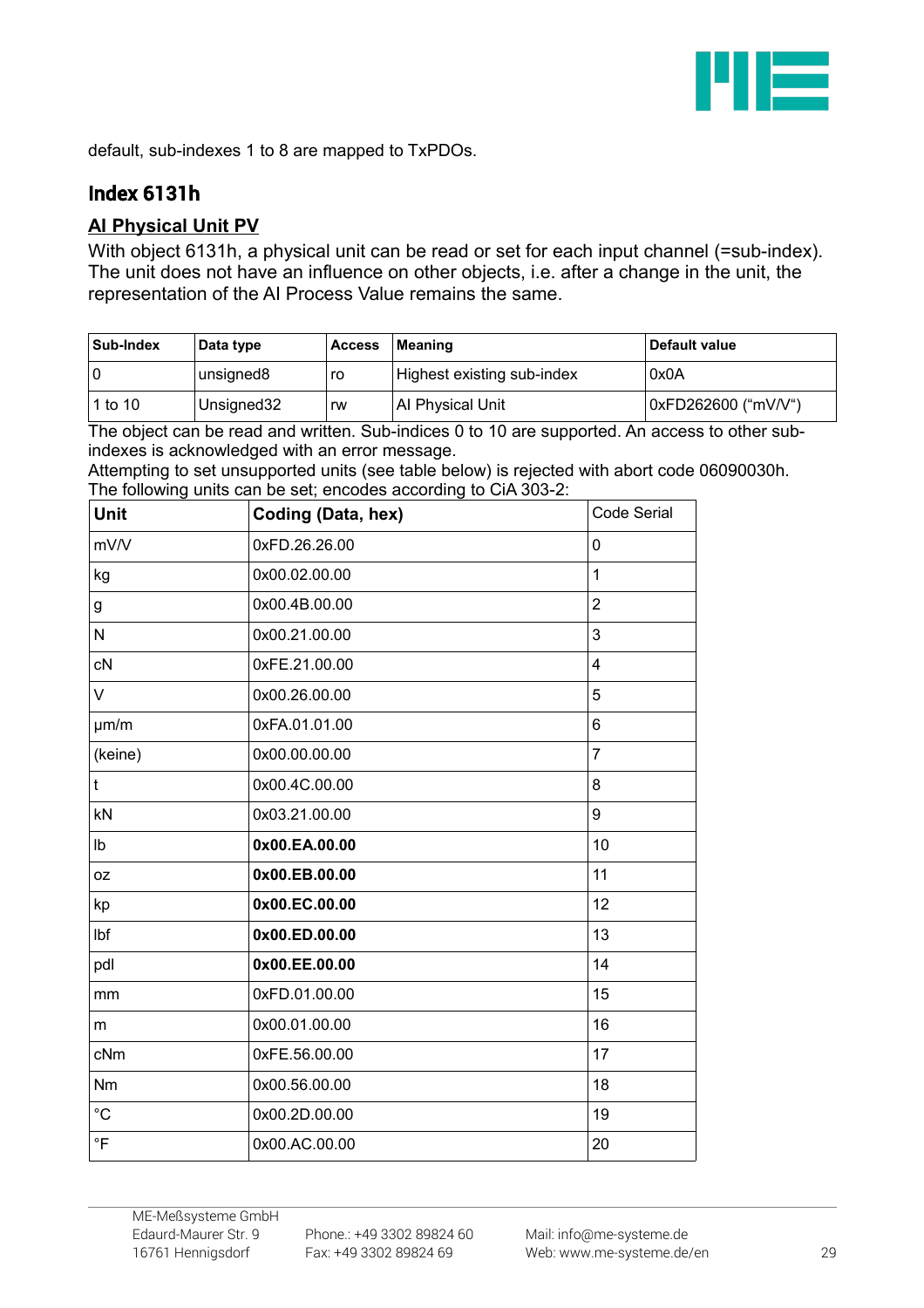

| <b>Unit</b>                           | Coding (Data, hex) | Code Serial |
|---------------------------------------|--------------------|-------------|
| K                                     | 0x00.E8.00.00      | 21          |
| oztr                                  | 0x00.E7.00.00      | 22          |
| dwt                                   | 0x00.E6.00.00      | 23          |
| kNm                                   | 0x03.56.00.00      | 24          |
| $\%$                                  | 0x00.E5.00.00      | 25          |
| 0/00                                  | 0x00.E4.00.00      | 26          |
| W                                     | 0x00.24.00.00      | 27          |
| kW                                    | 0x03.24.00.00      | 28          |
| rpm                                   | 0x00.00.47.00      | 29          |
| bar                                   | 0x00.4E.00.00      | 30          |
| Pa                                    | 0x00.22.00.00      | 31          |
| hPa                                   | 0x02.22.00.00      | 32          |
| MPa                                   | 0x06.22.00.00      | 33          |
| N/mm <sup>2</sup>                     | 0x06.21.58.00      | 34          |
| $\circ$                               | 0x00.41.00.00      | 35          |
| Hz                                    | 0x00.20.00.00      | 36          |
| m/s                                   | 0x00.01.03.00      | 37          |
| km/h                                  | 0x03.01.48.00      | 38          |
| $m^3/h$                               | 0x00.59.48.00      | 39          |
| mA                                    | 0xFD.04.00.00      | 40          |
| A                                     | 0x00.04.00.00      | 41          |
| m/s <sup>2</sup>                      | 0x00.55.00.00      | 42          |
| flbs                                  | 0x00.E3.00.00      | 43          |
| ftlb                                  | 0x00.E2.00.00      | 44          |
| J                                     | 0x00.23.00.00      | 45          |
| kWh                                   | 0x00.E1.00.00      | 46          |
| <custom 1="" nr.="" text=""></custom> | 0x00.FF.00.00      | $-1$        |
| <custom 2="" nr.="" text=""></custom> | 0x00.FE.00.00      | $-2$        |

Bold codes are manufacturer-defined, but follow the principles described in CiA 303-2.

# <span id="page-29-0"></span>Index 6150h

# **AI Status**

Object 6150h can be used to read the state of validity of the AI Input PV.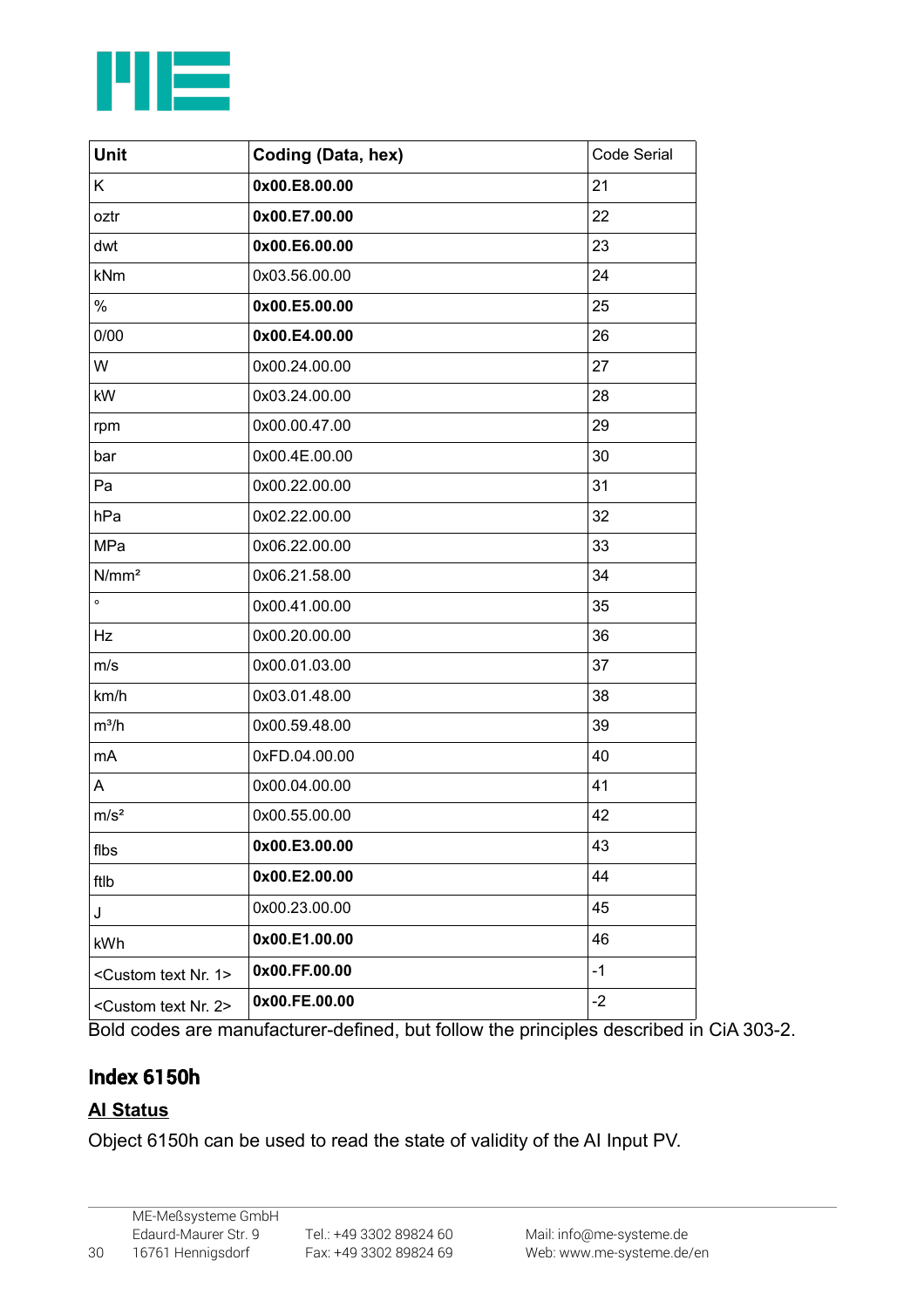

| Sub-Index | Data type             |    | <b>Access   Meaning</b>             | Default value |
|-----------|-----------------------|----|-------------------------------------|---------------|
|           | unsigned8             | ro | Highest existing sub-index          | 0x0A          |
| 1 to 10   | Unsigned <sub>8</sub> | ro | Al Status input channels 1 up to 10 | 0x00          |

The object can only be read. Sub-indices 0 to 10 are supported. An access to other sub-indexes is acknowledged with an error message. Sub-indices 1 to 10 can be mapped in the TxPDO.

#### **Interpretation of the data of this object:**

| <b>Bits 3,4,7</b> | Bit 6                             | Bit 5                            | Bit 2                       | Bit 1                       | Bit 0        |
|-------------------|-----------------------------------|----------------------------------|-----------------------------|-----------------------------|--------------|
| Reserved          | Object dictionary<br>changed $11$ | <b>TEDS</b> sensor<br>present 11 | <b>Negative</b><br>overflow | <b>Positive</b><br>overflow | Sensor error |

If bit 0 is set (sensor error), it indicates a defective sensor or a defective sensor cable or a faulty sensor connection. In this case, the AI Field and Process Value is invalid.

In the case of positive or negative overflow, the sensor amplitude is so large (or negative) that the measuring range of the sensor has been exceeded (maximum or minimum value exceedance) or that of the raw value is saturated.

Bit 5 =1 indicates that a sensor with TEDS is connected and that its data is used. Bit 6 indicates a change in the objects 6112h to 6127h or 61A1h. The Object Dictionary may be invalid and should be read again. Bit 6 can be reset by a write access to Bit 3 of the object 6160h (AI control byte).

### Index 6160h

#### **AI control byte[12](#page-30-1)**

Writing to this object starts several control functions of the analog input as specified below.

| Sub-Index | Data type |           | Access   Meaning                 | Default value        |
|-----------|-----------|-----------|----------------------------------|----------------------|
|           | unsigned8 | ro        | Highest existing sub-index       | $^{\backprime}$ 0x0A |
| 1 to 10   | unsigned8 | <b>WO</b> | Control flags for inputs 1 to 10 |                      |

The object can only be written. Sub-indices 0 to 10 are supported. An access to other sub-indexes is acknowledged with an error message.

Setting the corresponding bit value to 1 starts the following operation:

| Bits $< 7:4>$ | Bit 3                   | Bit 2    | Bit 1             | Bit 0    |
|---------------|-------------------------|----------|-------------------|----------|
| Reserved      | Reset bit OD<br>changed | Reserved | Perform Auto-Tare | Reserved |

Setting Bit 1 triggers a Set Zero routine, as described in Obj. 6125h, for the input channel specified by sub index.

Setting Bit 3 clears Bit 6 of Obj. 6150h.

<span id="page-30-0"></span><sup>11</sup> Bits 5 and 6 are valid from firmware version 1.55, otherwise always =0

<span id="page-30-1"></span><sup>12</sup> This object is present from firmware version 1.55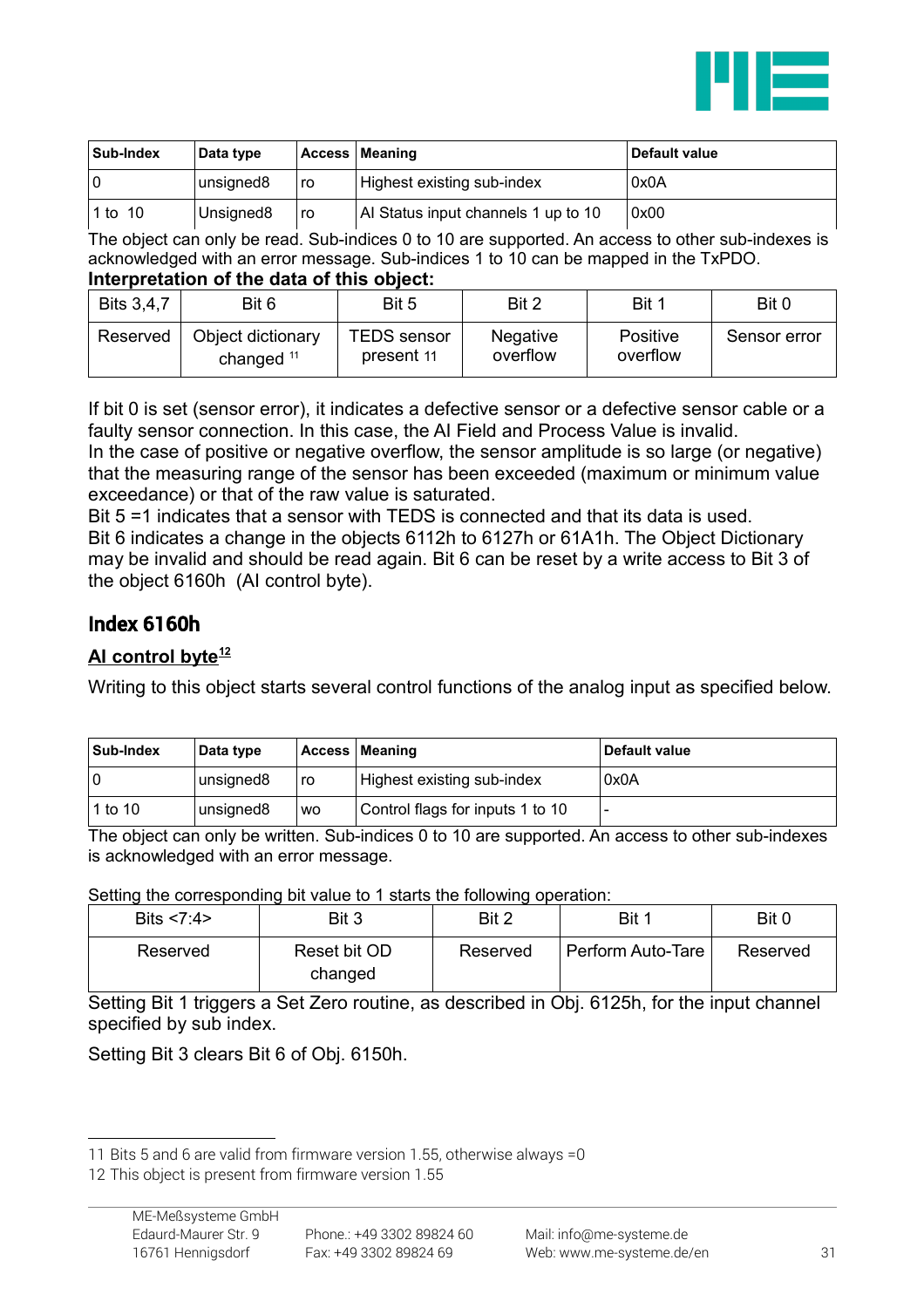

# Index 8100h

#### **AI Field Value**

The analog input field value is the unscaled measured value of the analog input channels 1 to 8 in raw data representation.

| Sub-Index | Data type            |    | Access   Meaning                | Default value            |
|-----------|----------------------|----|---------------------------------|--------------------------|
|           | unsigned8            | ro | Highest existing sub-index      | 0x08                     |
| 1 to $8$  | Signed <sub>24</sub> | ro | Al Field Value channels 1 bis 8 | $\overline{\phantom{0}}$ |

The object can only be read. Sub-indices 0 to 8 are supported. An access to other sub-indexes is acknowledged with an error message.

To interpret the data content:

To get scaled values, the following must be calculated:

**Scaled measuring value = (AI\_Field\_Value \* 1,05 \* AI\_Scaling\_Factor) / 8388607**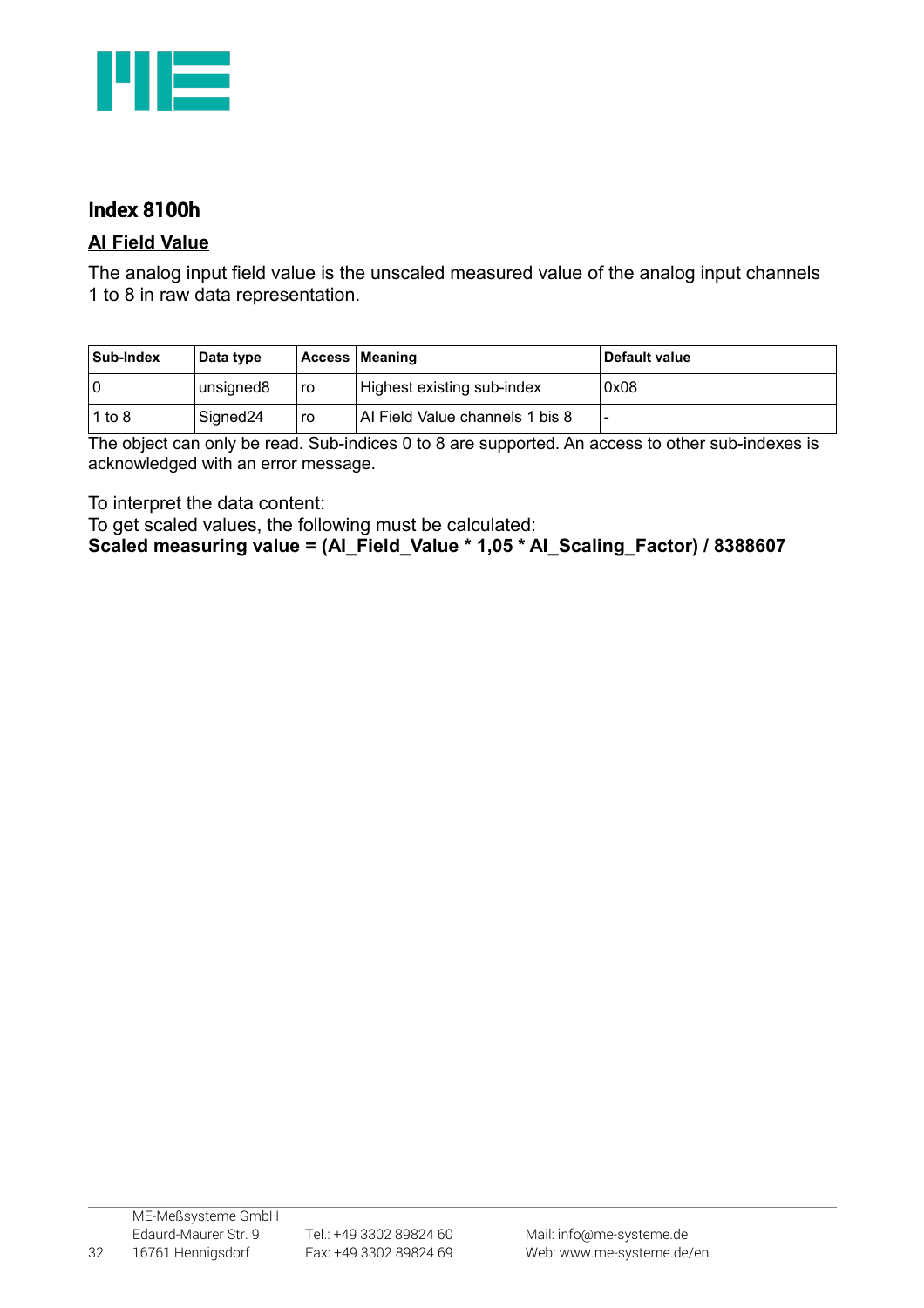

### **Application-specific objects, digital input function block**

Starting with firmware version 1.45, the states of the digital I/O lines 1 to 16 can be read. The digital I/O lines can be configured via the USB or the serial interface (see general user manual). In the delivery state, all 16 digital lines have the type "General Purpose Input", so that they can all be used as normal digital input lines. However, reading with object 6000h is possible with any configured type, the value always reflects the current state of the line. The device-internal update rate is usually 40ms.

### <span id="page-32-0"></span>Index 6000h

#### **DI read state 8 input lines**

This object can be used to read the state of the digital lines.

| <b>Sub-Index</b> | Data type |    | Access   Meaning                  | Default value |
|------------------|-----------|----|-----------------------------------|---------------|
|                  | unsigned8 | ro | Highest existing sub-index        | 0x02          |
|                  | unsigned8 | ro | Level of Digital I/Os No. 1 to 8  |               |
|                  | unsigned8 | ro | Level of Digital I/Os No. 9 to 16 |               |

The object can only be read. Sub-indices 0 to 2 are supported. An access to other sub-indexes is acknowledged with an error message. Sub-indices 1 to 2 can be mapped in the TxPDO.

To interpret the data content:

At sub-index 1: Bit 0 corresponds to DIO No. 1, Bit 1 to No. 2 and so forth, to Bit 7: DIO No. 8

At sub-index 2: Bit 0 corresponds to DIO No. 9, Bit 1 to No. 10 and so forth, to Bit 7: DIO No. 16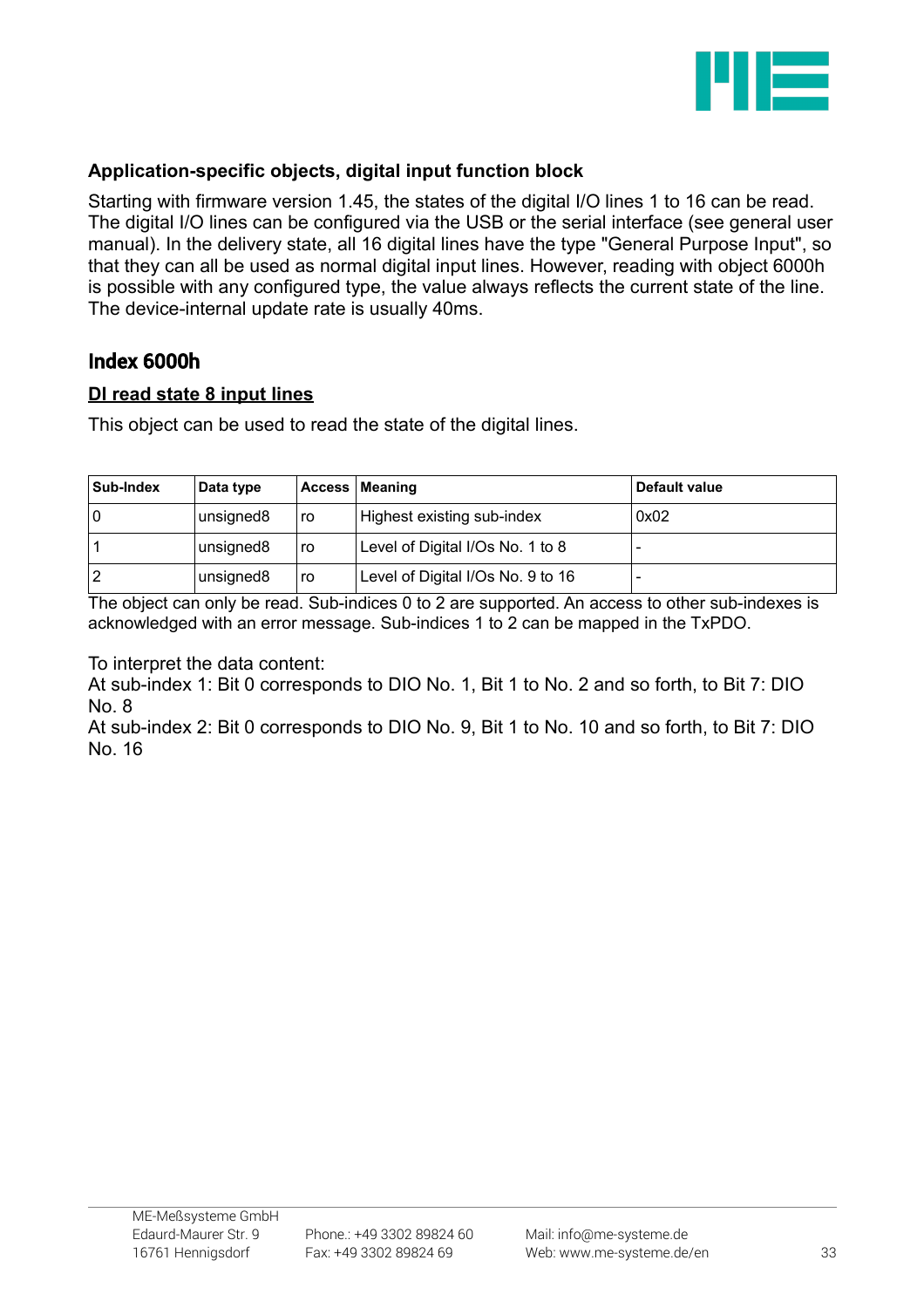

# Examples for starting up by a CAN bus master

All numbers and data contents are in hexadecimal. The device has the node ID= 0x40 (default value). Otherwise, the COB ID is correspondingly different. DLC means the number of bytes in the "CAN Data" column.

### Continuously sending of measuring values

Desired data rate of the TxPDOs: 10 readings\*8 channels/s. It should be sent based on the event timer.

|                | Action                                                             | Condition for action                                                                                        |            | <b>CAN-Data</b>         |  |
|----------------|--------------------------------------------------------------------|-------------------------------------------------------------------------------------------------------------|------------|-------------------------|--|
| $\mathbb{I}$   | Switching on or reset                                              | none                                                                                                        | n.a.       | n.a.                    |  |
| $\overline{2}$ | Bootup-Frame from GSV                                              | Switched on or reset                                                                                        | 740        | 00                      |  |
| 3              | SDO "Device-type" read                                             | none                                                                                                        | 640        | 40 00 10 00 00 00 00 00 |  |
| $\overline{4}$ | GSV responds to SDO<br>"Device-type"                               | Previously given read command                                                                               | <b>5C0</b> | 43 00 10 00 94 01 0A 80 |  |
| 5              | SDO "Event timer" (in Tx<br>PDO 1 Communication<br>Parameter) read | none                                                                                                        | 640        | 40 00 18 05 00 00 00 00 |  |
| 6              | GSV responds to SDO<br>"Event timer"                               | Previously given read command                                                                               | <b>5C0</b> | 4B 00 18 05 E8 03 00 00 |  |
| $\overline{7}$ | Set the desired event<br>timer value                               | 0x03E8 = 1000ms i.e. 1 PDO/s<br>does not match the desired value.<br>Therefore, set to $0x0064 =$<br>100ms. | 640        | 2B 00 18 05 64 00 00 00 |  |
| 8              | GSV responds "OK" to<br>Write-SDO "Event timer"                    | Previously given write command                                                                              | <b>5C0</b> | 60 00 18 05 00 00 00 00 |  |
| 9              | Master puts GSV to<br>Operational State                            | none                                                                                                        | 000        | 01 40                   |  |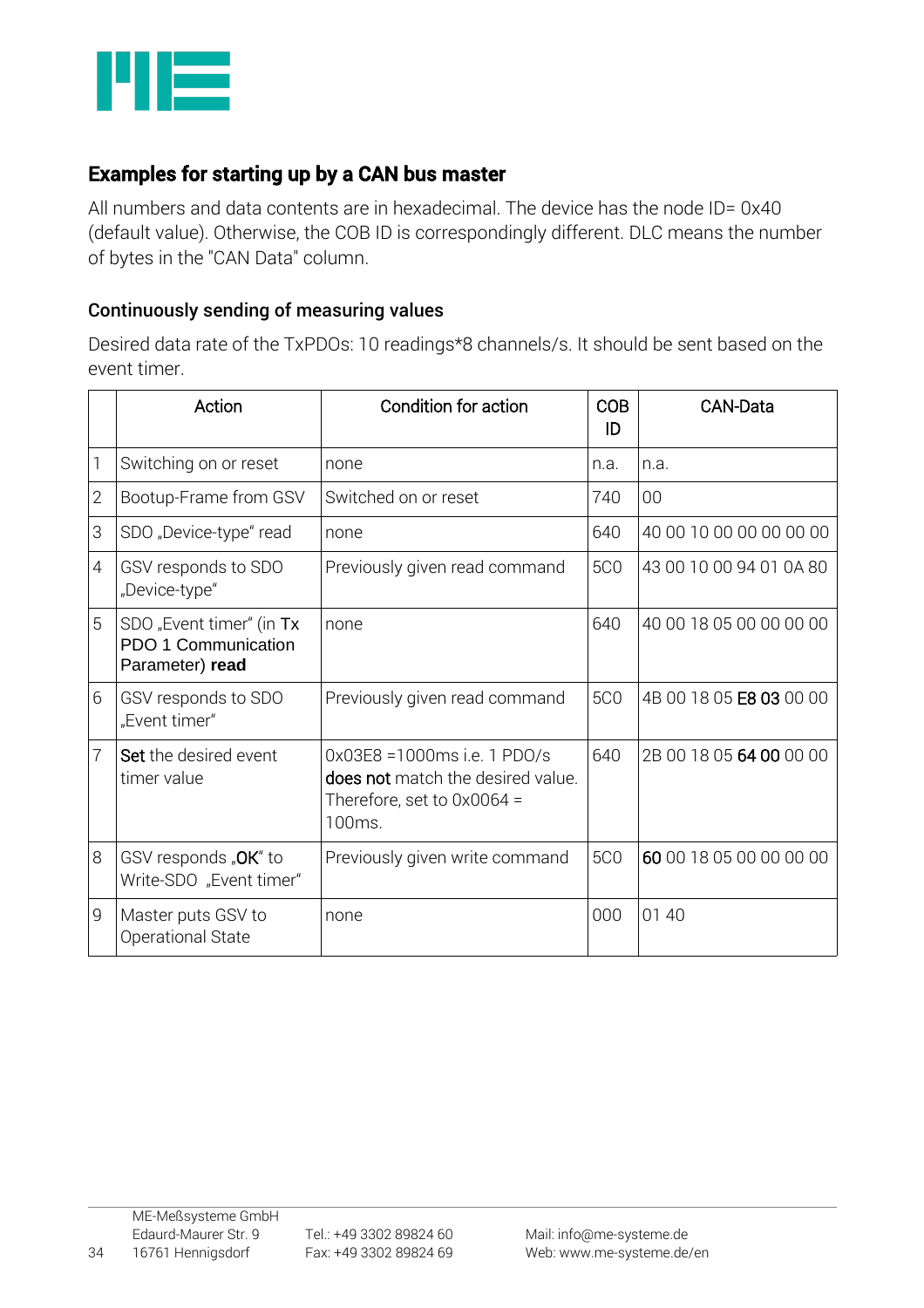

# <span id="page-34-0"></span>Changelog

| Version                              | Date     | Changes                                                                           |
|--------------------------------------|----------|-----------------------------------------------------------------------------------|
| ba-gsv8CanOpen_v4.odt                | 04.08.16 | First version                                                                     |
| ba-gsv8CanOpen_v5a.odt               | 29.08.16 | Formatting revised                                                                |
| ba-gsv8CanOpen_v5b.odt               | 06.02.19 | TPDO mapping, DI function block, more 6-axis sensor<br>records, etc.              |
| ba-gsv8CanOpen_v5c_en.odt   14.10.20 |          | Connection of the CAN bus lines: Corrected & added.<br>Obj. 1A0n. Footer updated. |
| ba-gsv8CanOpen_v5d_en.odt   10.02.21 |          | Language improved. Mistakes corrected. Updated.<br>Obj. 611C and 6160 added.      |

### Subject to modifications

All information herein describes our products in a general manner. They mean no assurance of properties in terms of §459 section 2 BGB (German civil code) and will not cause any liabilities.